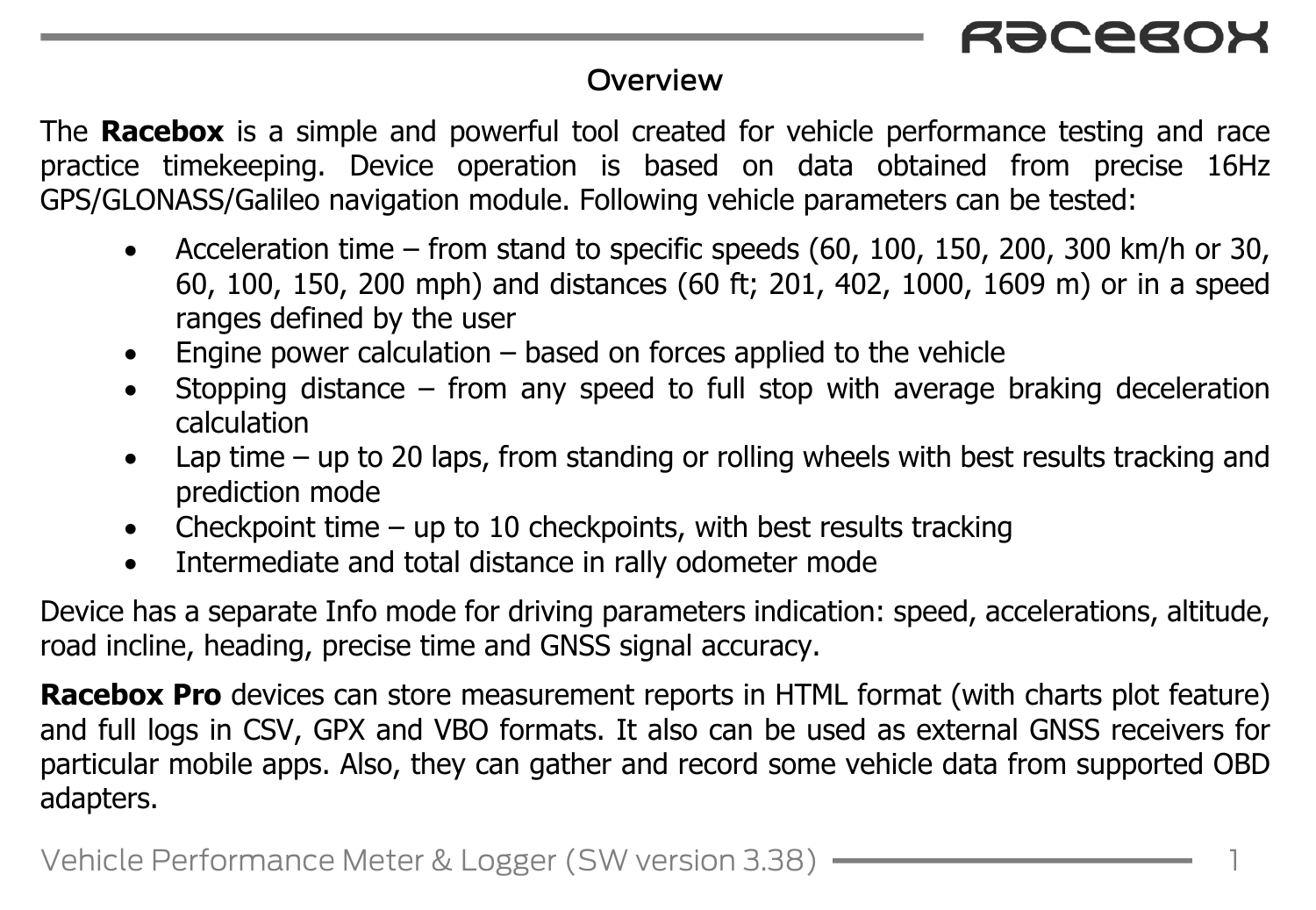#### Installation and Recommendations

Fix the bracket to a suitable place in the center of the vehicle's windscreen and slide the device on the windshield bracket. Racebox has an internal antenna, so mount the unit where it will have largest possible view of the sky. To switch on the device just plug the power cable to the device and to any available USB socket. At first startup Racebox should be kept for 10-20 minutes in the open area, away from obstacles such as tall buildings and trees to fully acquire the latest satellite constellation information. At further startups, at normal environment, it will take 1-2 minutes to find required satellites. If the device was not used for a long period of time or moved for a long distance in disabled condition, it is recommended to perform **GNSS Cold Start** procedure (**GPS COLD** item in **Options Menu**).

Measurements are available only after strong GPS/GLONASS signal establishing. If the signal is weak, the screen will indicate a number of available satellites **SATS** and horizontal dilution of precision **HDOP**. Measurements allowed when **HDOP** value is below 2.5 and prohibited when the value is increased above 4. To achieve maximum accuracy, it is recommended to perform measurements in open area, away from tall buildings, in windless weather and on flat roads. To minimize the influence of external factors, it is recommended to conduct a series of measurements with following averaging and statistical analysis of the obtained results.

**Note.** There may be significant GNSS signal strength reduction inside the vehicles equipped with athermal film on windshield. In this case it is better to use external GNSS module.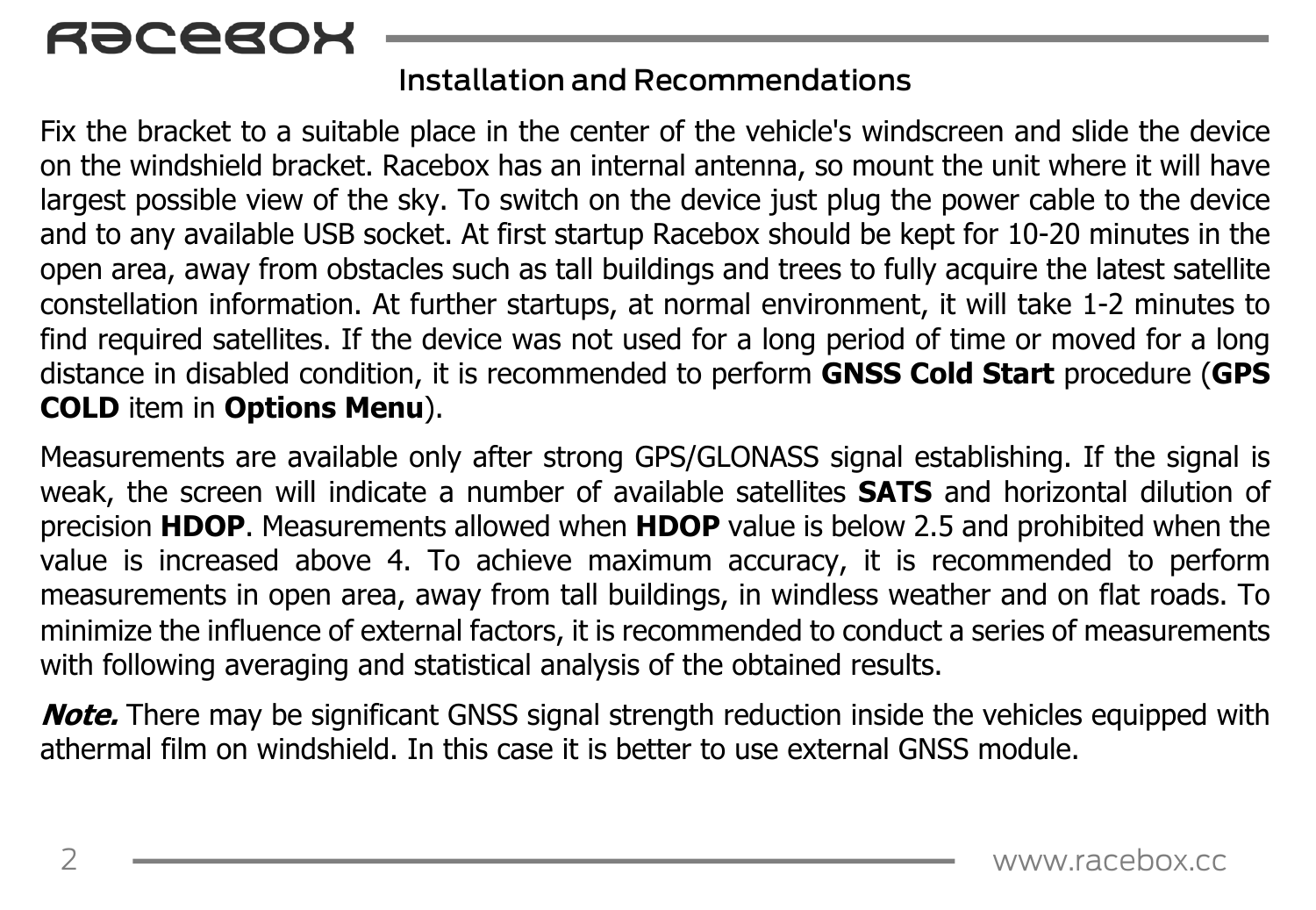### Operation with devices, equipped with battery

To power on the device press and hold **Mode** button about 2 seconds. After power on the device indicates current battery level. To power off the device press and hold **Mode** button about 5 seconds.

For charging the device connect it to any USB power supply. You can monitor battery state and charging process in **BAT** menu. In this menu you can see battery level (%), battery voltage and charge current. After end of charging process device will indicate **BAT FULL** message. Due to device design properties, after device plug out from power supply, device will be restarted. When battery level drops below 20%, device will show **BAT LO** message.

### **Cautions:**

- Battery should be charged at temperature 0 45°C
- Battery should be used at temperature -20 60°C
- Long device storage without charging can lead to deep battery discharge with following battery degradation
- Do not leave the device under direct sun light. It can lead to battery overheat and following malfunction
- Do not disassemble the battery
- Do not short positive and negative battery outlets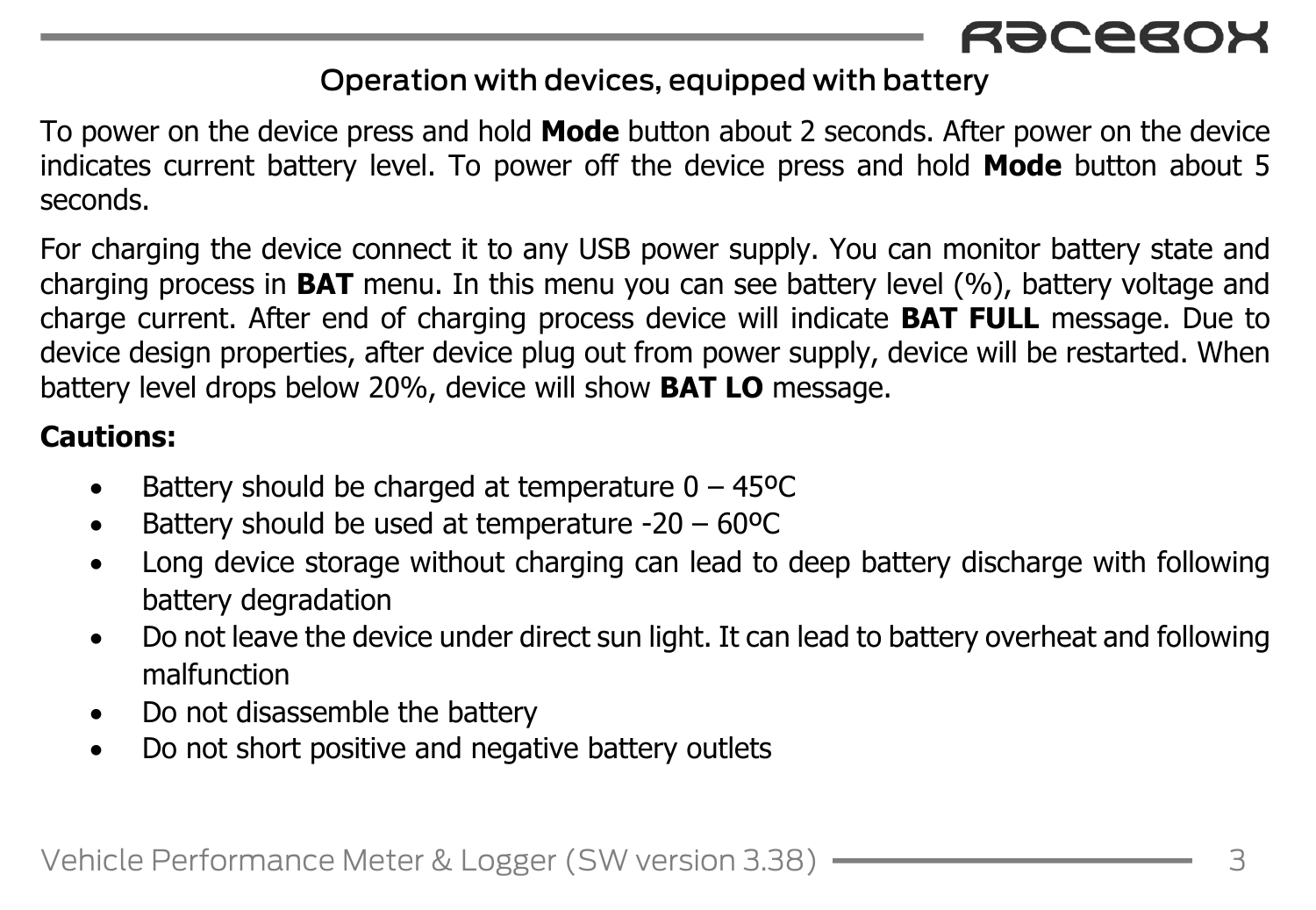#### Device control

Device control performs with **Mode** button located on a front panel. Press the button to swap between working modes:

- o **ACCEL** acceleration time measurement
- o **STOP** braking distance measurement
- o **DYNO** power measurement
- o **LAPS** lap time measurement
- o **POINTS** checkpoint time measurement
- o **RALLY**  rally odometer
- o **INFO** driving parameters indication
- o **ENGINE** engine parameters indication from OBD-adapter (if supported)
- o **LOGGER** driving parameters logging to memory card (if supported)
- o **OPTION** device and vehicle parameters setting
- o **BAT**  battery monitoring menu (if supported)
- Press and hold the **Mode** button (about 1 sec) to swap between screens inside one mode or to access to measurements history.
- You can switch between measured parameters in history mode or change parameters in settings mode by short pressing of **Mode** button.
- To exit from settings or history modes press and hold **Mode** button about 2 sec. Also, in settings mode after 7 seconds with no action device will switch to previously used mode automatically.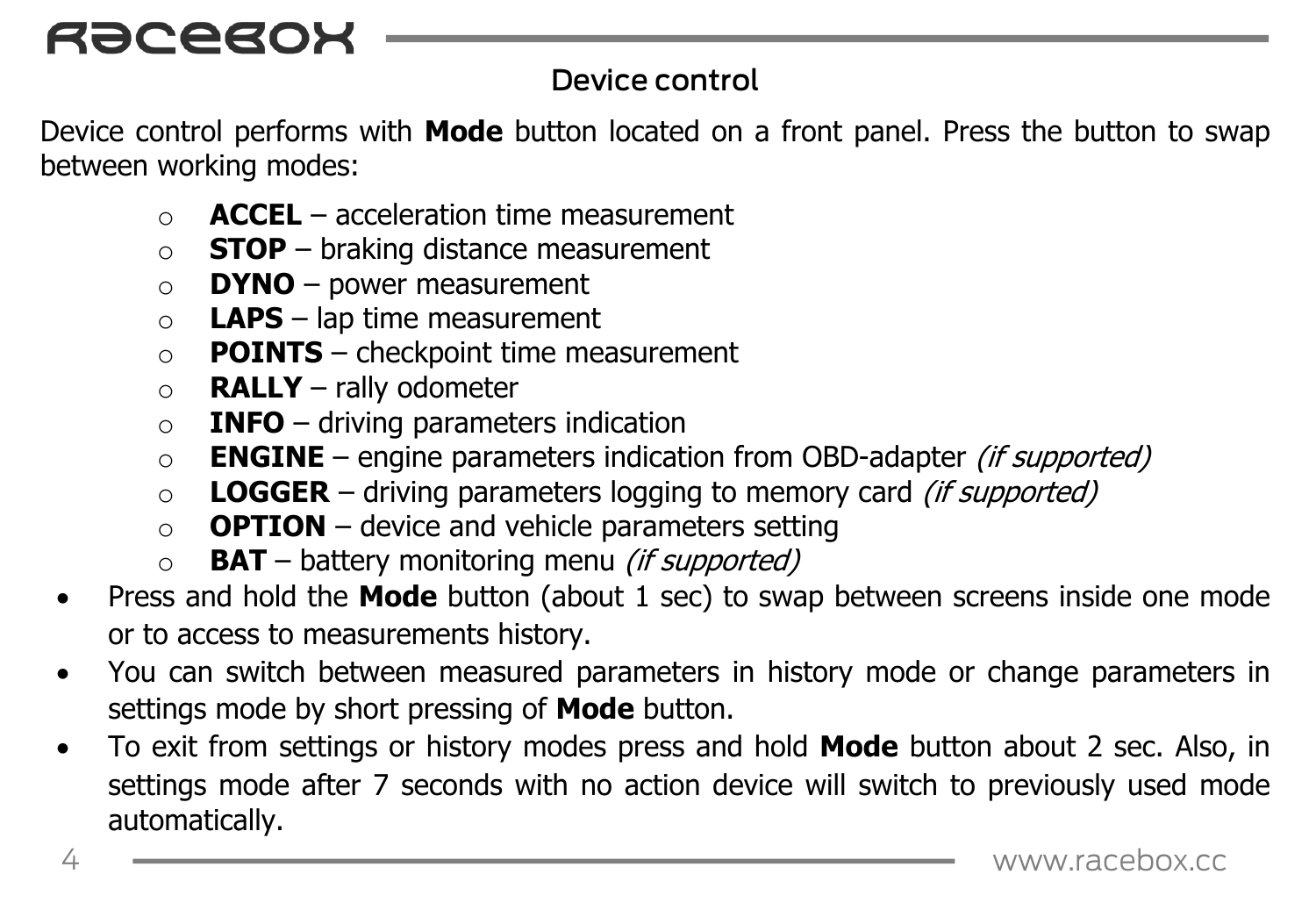Current firmware version indicates at every device startup (**VER X.XX** screen). Actual firmware and how-to-update manual you can find at Racebox web-site.

**Note.** The information contained in this manual was correct at the time of going to print. In the interest of continuous development, we reserve the right to change specifications, design or equipment at any time without notice or obligation.

Operations with memory cards

(if supported by the device)



Device can work with MicroSD cards formatted in FAT or FAT32 file systems with the capacity up to 32Gb. Files and folders structure are created (if necessary) and information from configuration files is loaded every time the unit is powered up, or when the card is re-inserted. If the card is not compatible with the device, **SD FAIL** message will be indicated.

All folders and files are stored in **Racebox** folder. Report and log files are located in subfolders with the names corresponded to device working mode names. Acceleration and braking distance reports also allow to plot charts using recorder logs. Charts are plotted at Racebox server side and require Internet connection.

You can also create branded reports with your own logo. Just put your logo into the folder with measurement reports and rename it to **logo.jpg**. Now all new reports will have your logo in the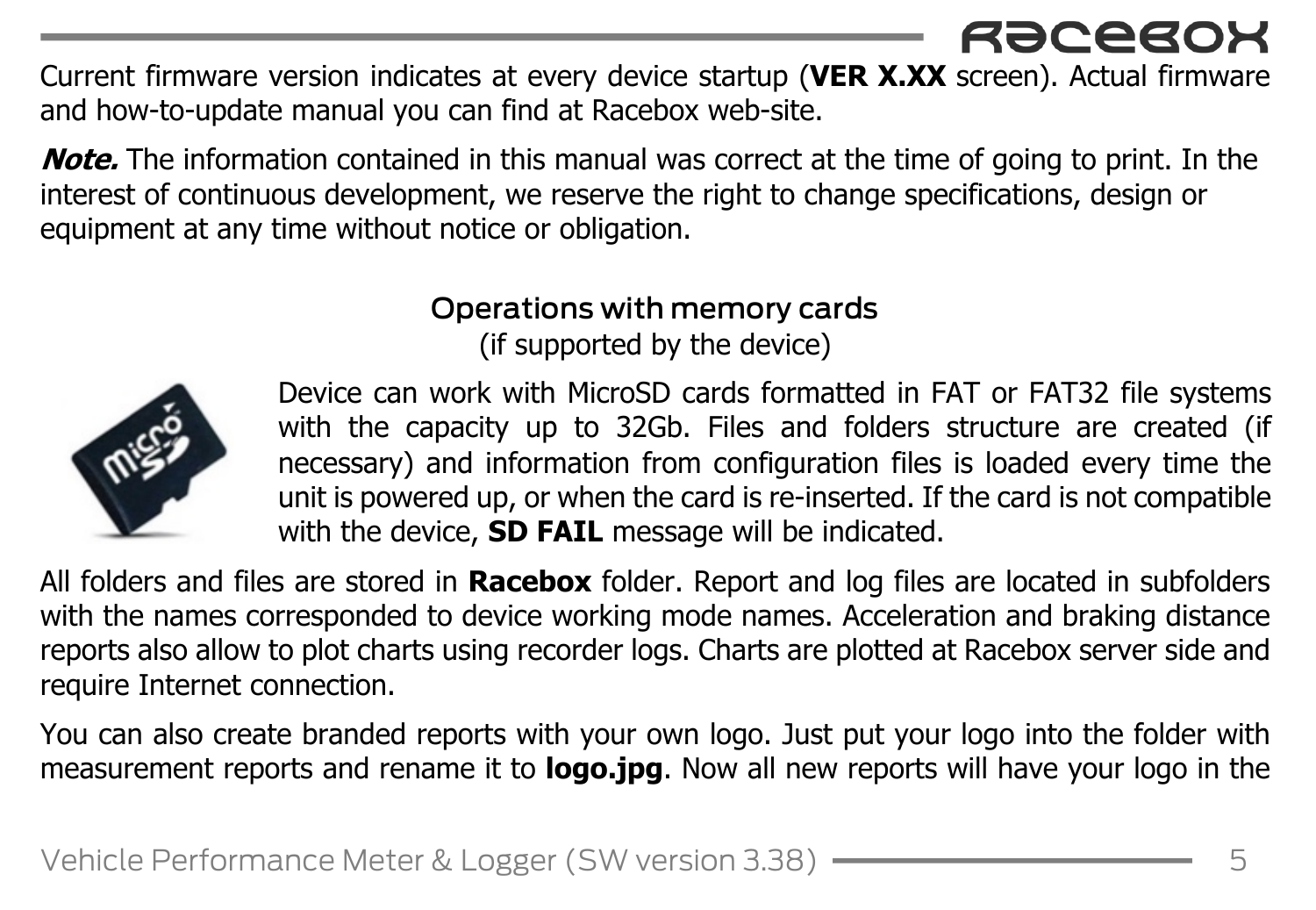header instead of Racebox. For correct operation logo file should be located in one folder with the reports. Recommended logo height – 100 px.

Configuration files stored in **Racebox** folder:

- **Racebox.cfg** JSON format file containing users' preferences (see **Options Menu** chapter for details).
- **Ranges.cfg** JSON format file containing speed ranges for acceleration time measurement (see **Acceleration Time Measurement Mode** for details).
- **Gate.cfg** JSON format file containing coordinates of start/finish gate for lap time measurement (see **Lap Timer Mode** chapter for details).
- **Points.cfa** JSON format file containing a list of checkpoints' coordinates (see **Checkpoint Timer Mode** for details).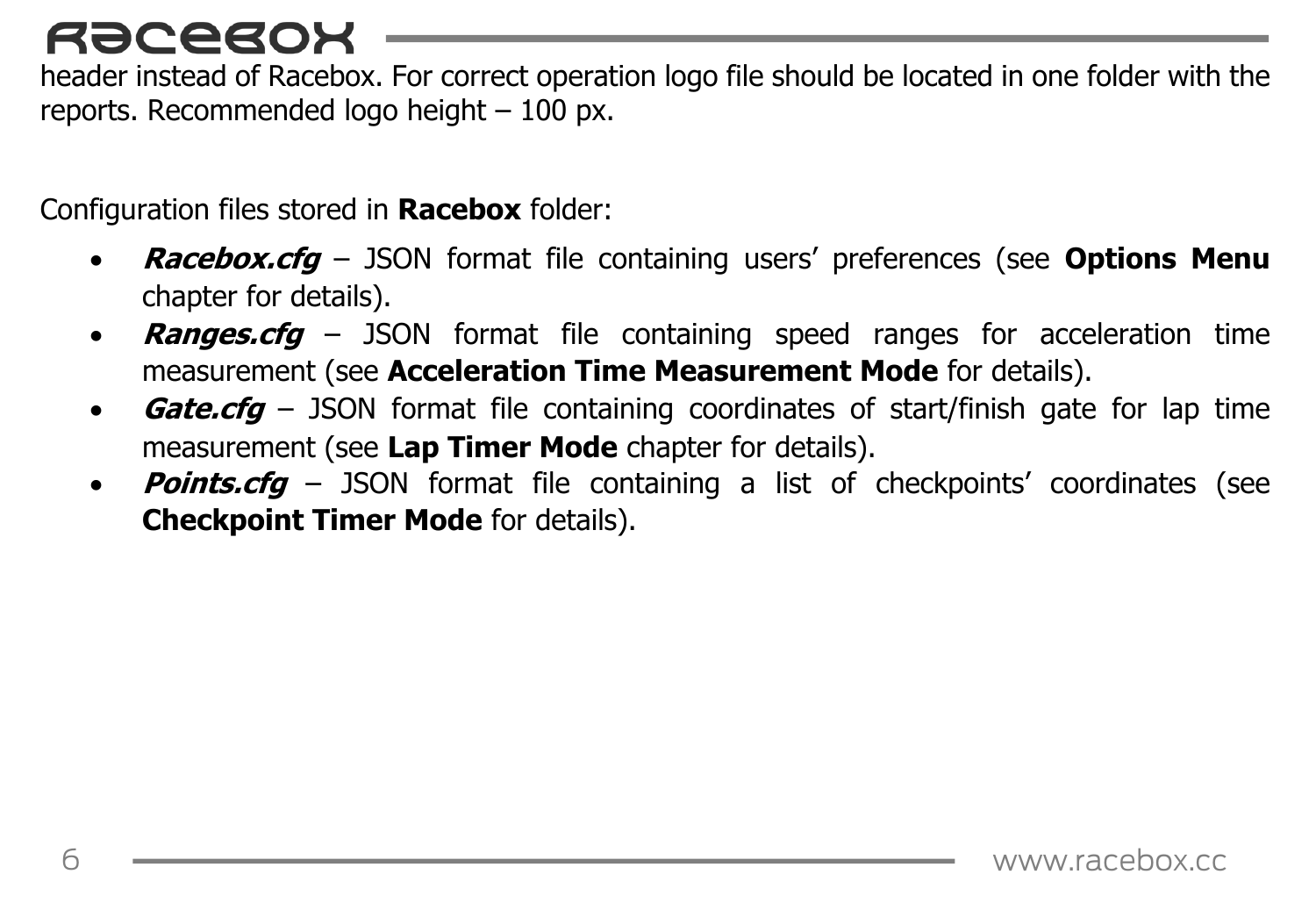#### Pairing with mobile phones and OBD-adapters



**Racebox Pro** device can be paired with mobile devices to operate as external GNSS receiver. Connection to the device should be done in the app, not in the phone settings. Data stream is performed only in **INFO** or **RALLY** modes. After app connect to the device, it will be automatically switched to **INFO** mode. Following mobile apps are already integrated with Racebox (you can find actual list on our

web-site):

- **Harry's LapTimer** (for iOS and Android)
- **RaceChrono Pro** (for iOS and Android)
- **TrackAddict Pro** (for iOS and Android)
- **RaceBuddy Pro** (for iOS and Android)
- **Speed Logic Pro** (only for Android)

Racebox Pro can be paired with BLE OBD adapters, in order to receive and record some vehicle parameters. Actual list of supported adapters can be found at Racebox web-site.

Initial connection to OBD adapter should be done in **Options** menu (**BLE** parameter to be set to **OBD** status). Further connections will be done automatically after device startup (see **Option** chapter and **Operation with OBD-adapters manual** for more details).

**Note.** Pairing with mobile devices and OBD-adapter are mutually exclusive functions because Racebox device has only one BLE module inside.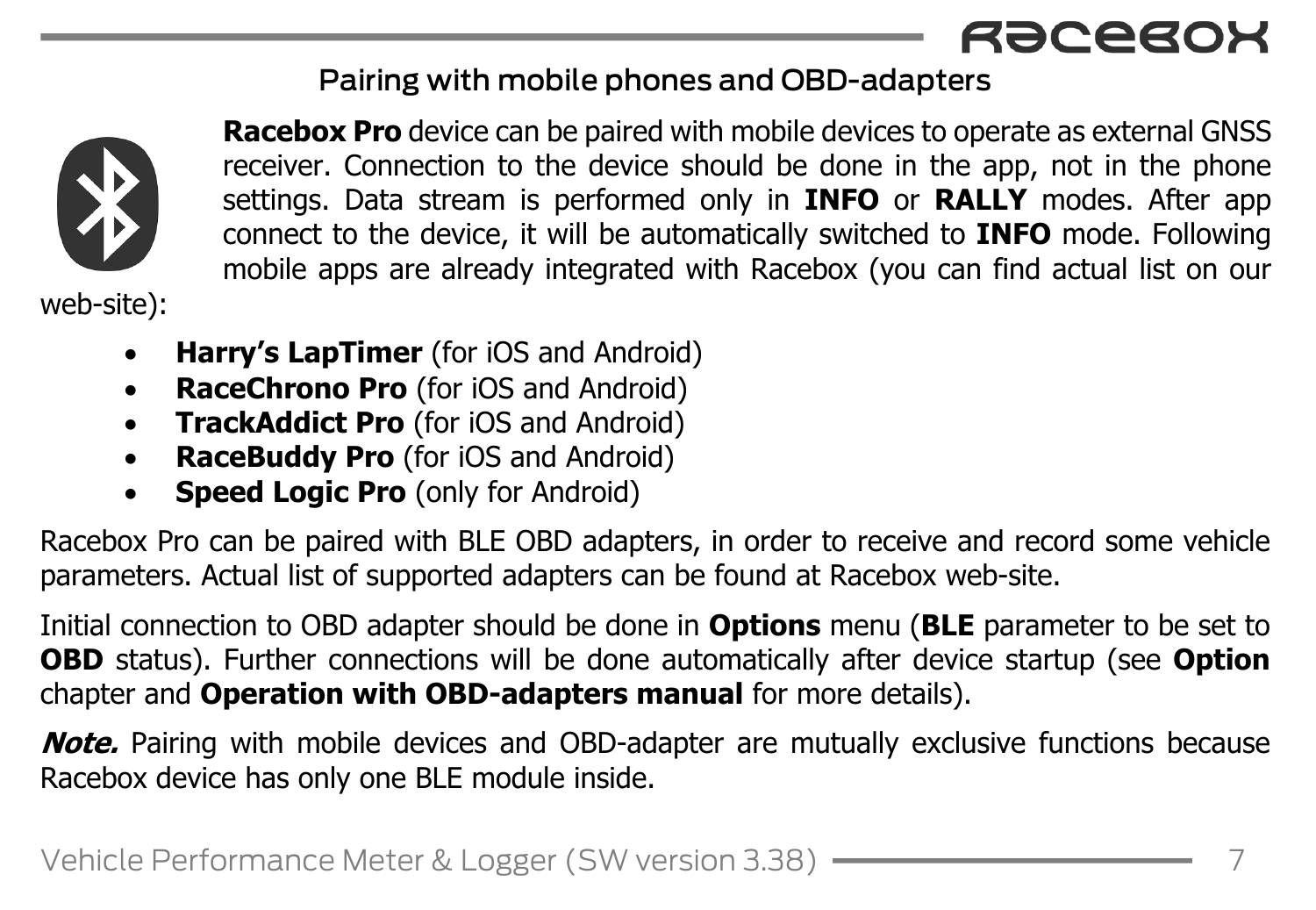### Acceleration Time Measurement Mode (–ACCEL–)

In **free run mode (FREE RUN)** in order to begin the test, stop the vehicle and wait for **–GO–** message on the display, then start acceleration run. Current speed will be indicated at the left part of the display and current acceleration time with 0.1 sec precision at the right part. As your vehicle goes over threshold speed or distance, the measured time result will blink on the display during 2 seconds. In order to do not overload the display with result messages, you can choose distance threshold in **Options Menu** (**DST** parameter).

The list of predefined threshold speeds in km/h: 60, 100, 150, 200, 300 The list of predefined threshold speeds in mph: 30, 60, 100, 150, 200 The list of predefined threshold distances: 60 ft; 201, 402, 1000, 1609 meters.

You have also possibility to measure acceleration time between various speeds (**SP1** and **SP2** parameters). This measurement can be done either from stand or on rolling wheels. To measure on rolling wheels, start acceleration run from the speed slightly below **SP1** speed up to **SP2** speed.

On **Racebox Pro** devices you can set up to 3 user speed ranges in **Ranges.cfg** file. Open it with any test editor and change parameters at **Sp1** and **Sp2** fields.

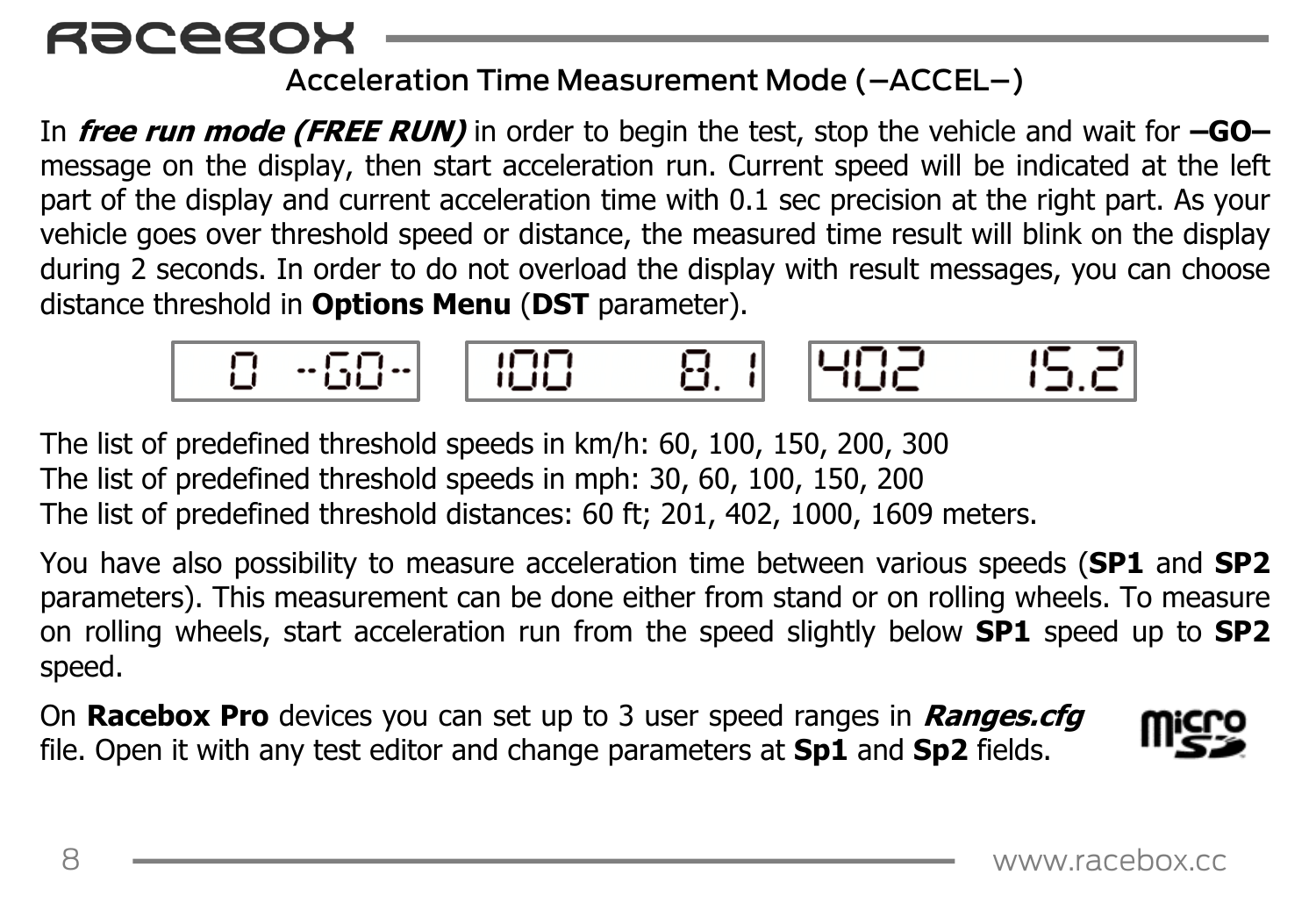Measurement will be finished after your vehicle decelerated or 65 seconds left after acceleration start. **FAIL** message will be indicated.

$$
\fbox{30-90} \quad \fbox{4.3} \quad \fbox{78} \quad \fbox{F8 L}
$$

If acceleration run was done successfully, you will also see maximum acceleration value achieved during the run in "G" units.

If the vehicle speed will exceed threshold level of 60 km/h (or 30 mph), then results will be saved in the device internal memory and to the memory card (if supported) and **–SAVE–** message will be indicated. Device can store 10 last measurements.

**Start by timer mode (TREE RUN).** In this mode run should done after 10 seconds timer or random timer (3 to 10 seconds) expiration. After finish the run you will see your start reaction time (**RT**). Reaction time less than 0.1 seconds considers as invalid (false start). This mode can be enabled by long button press from normal mode (**TREE RUN** message on display). Then timer can be activated by short button press (**-PUSH-** message). After timer expiration you will see **-RUN-** message on the display together with sound signal – then you should start your run. Timer mode (random or fixed 10 seconds) can be chosen in **OPTIONS** menu with **RAND** parameter (**ON/OFF**).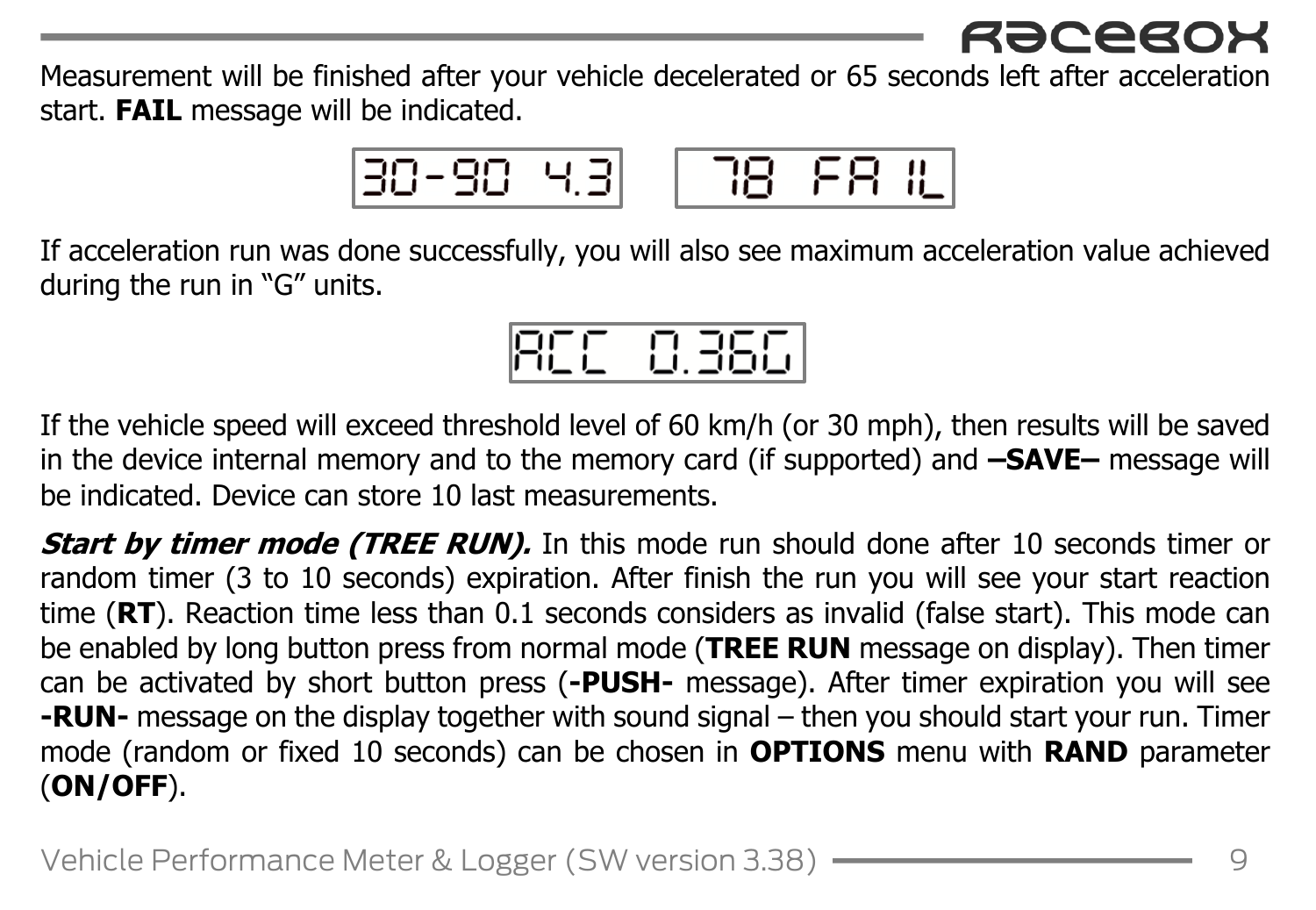Racebox has **road incline monitoring** function. This function is enabled by default but it may be disabled in settings (**INCL** parameter). With this function device continuously tracks road incline during acceleration run and if incline value exceeds the threshold value of 2% (2 meters of altitude by 100 meters of road length), then measurement result will be marked as invalid and **NOTVALID** message will be indicated. If the maximum road incline is less than threshold value, then measurement result will be marked as valid and **–VALID–** message will be indicated. Maximum incline value and measurement status will be saved together with measurement results.

$$
\begin{array}{|c|c|c|c|c|}\hline\text{InCL} & 0.9\hline\end{array}
$$



This function works only if good GPS signal level has been achieved. In case if GPS signal degraded, this function disables automatically with **INCL NA** message indication. After signal return to appropriate level, the function will be automatically re-enabled and **INCL ON** message will be indicated. If incline monitoring function has was disabled by the user in setting menu, then **INCL OFF** message will be indicated every time you switch acceleration time measurement mode.

**Roll-out function.** When this function is enabled, distance measurement starts after 1 foot from vehicle start point, as customary at drag strips. It leads to distance time results decrease by 0.3- 0.6 sec. For correct comparison of results, roll-out status saves together with measurement results. If roll-out is enabled **ROLL ON** message will be indicated each time when you switch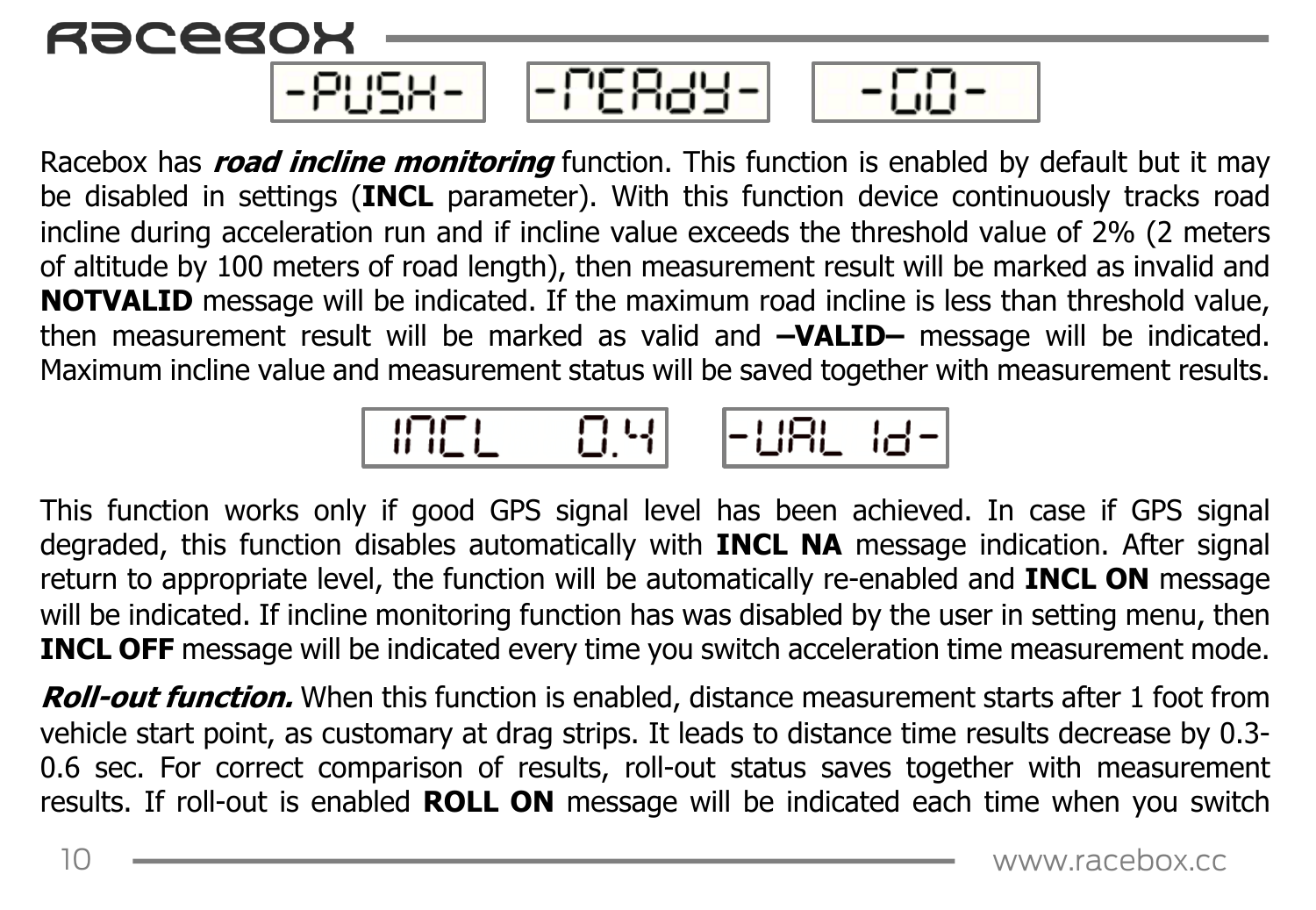device to acceleration time measurement mode. Roll-out function has no any influence on acceleration to threshold speeds time results.

**Gear shift time monitoring.** This function works only when device is paired with OBD-adapter and OBD refresh rate is higher than 4 Hz. Shift events are detected by engine RPM change. When acceleration run is finished you will see an average shift time on the device. If memory card is inside, in the measurement report you will find the data about maximum engine RPM, speed and shift time for each gear.



This function can be disabled in **Option** menu (**SHFT** parameter).

To access history mode and browse measurements press and hold **Mode** button. To browse measured parameters shortly press **Mode** button. Parameters will be listed in following order:

- Record number
- Date and time in **DD.MM HH.MM** format
- Acceleration time to threshold speeds and between user speeds





• Acceleration time to distances and maximum speed on distance



|--|

Vehicle Performance Meter & Logger (SW version 3.38) 11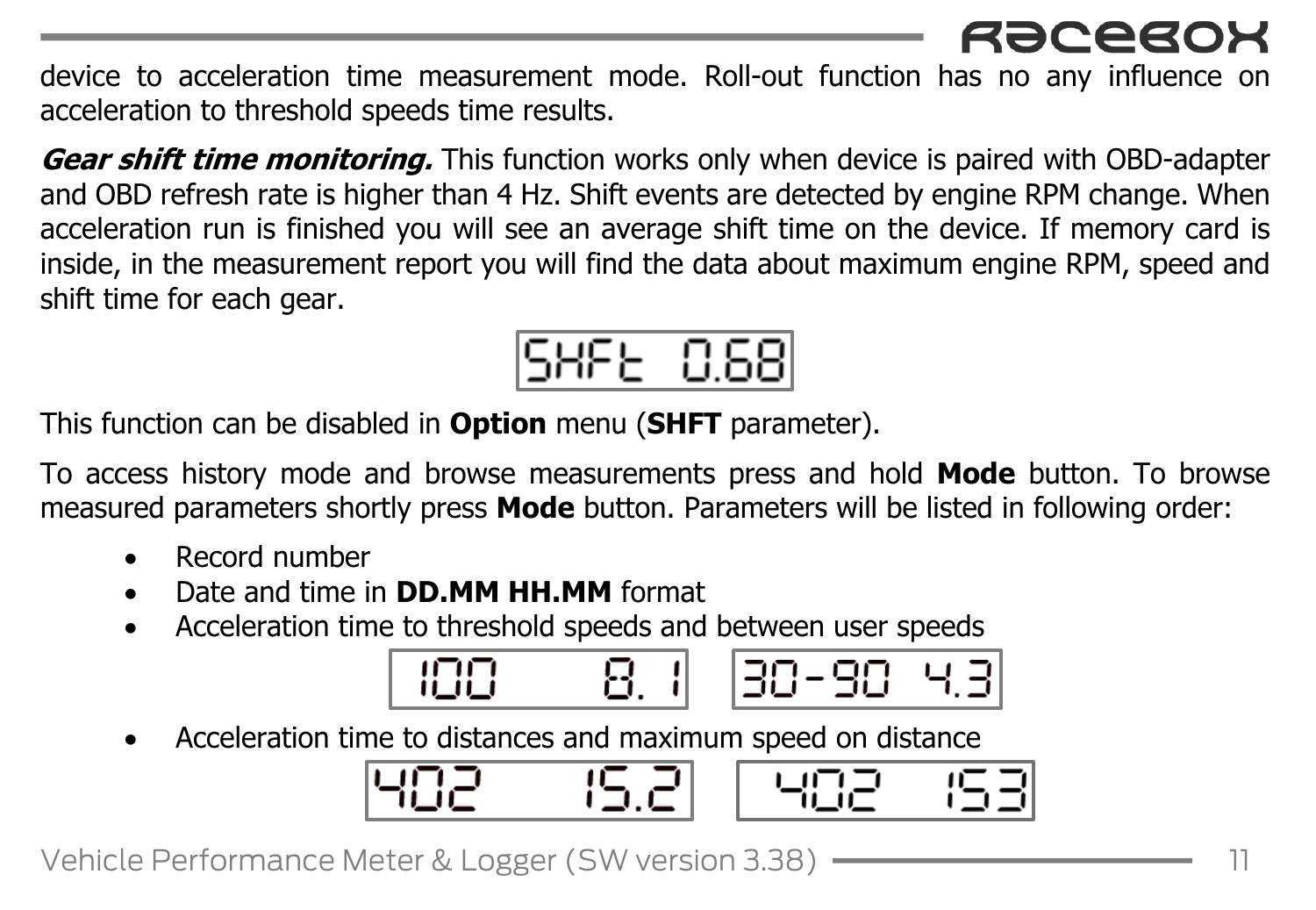• Start Reaction time (in **TREE RUN** mode)

$$
\Gamma \epsilon = -0.23
$$

• Maximum acceleration during the run



Average gear shift time (if connected to BLE OBD-adapter)



• Maximum road incline during acceleration in % (if road incline monitoring is enabled)

• Measurement status depend on road maximum incline: **VALID** or **NOTVALID** (if road incline monitoring is enabled) or **INCL OFF** if road incline monitoring is disabled

$$
\neg \text{URL} \text{Id} \neg
$$

• Roll-out status: **ON** or **OFF**

$$
\fbox{POLL} \fbox{OFF}
$$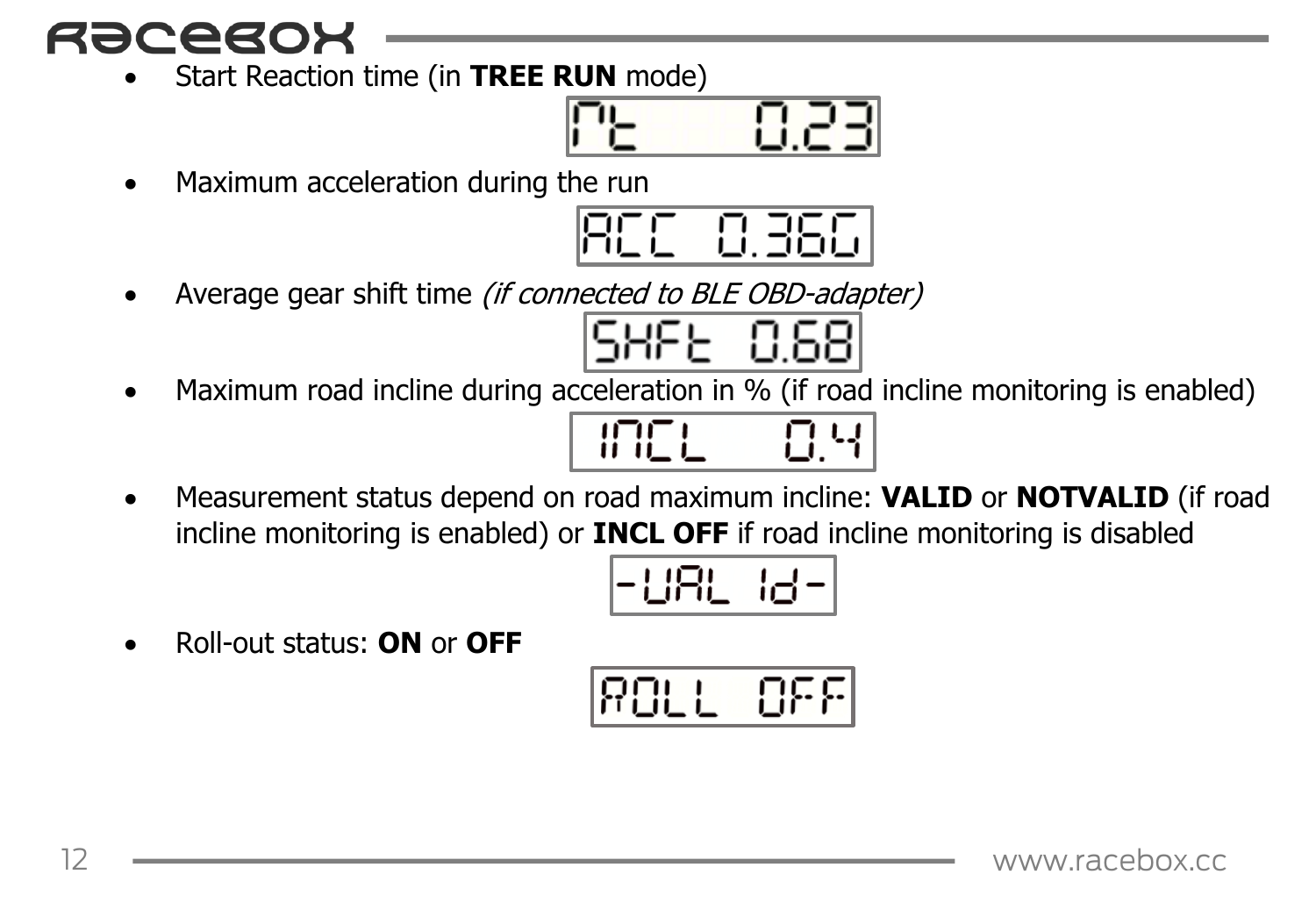• Maximum speed achieved during acceleration

$$
\overline{FOP} = \overline{eS}H
$$

• Selected measurement system: **EU** (metric) or **US** (imperial)

To exit history mode press and hold **Mode** button more than 2 seconds.

**Racebox Pro** devices will also save measurement reports (in HTML format) and full logs (in CSV, GPX or VBO formats) at **Accel** folder. If device is paired with OBDadapter, logs will contain engine data from OBD. Report contains a table with measured acceleration characteristics and map with marked test track. Best results additionally saved to **Accel/Best** folder. If OBD adapter is paired, the log file will also consist vehicle engine data. Acceleration reports allow to plot charts with detailed acceleration information using recorded log. To get the charts, open the report, push "Choose file" button and select log file in CSV or VBO format with corresponding file name. To see the map or the charts, you should have Internet connection.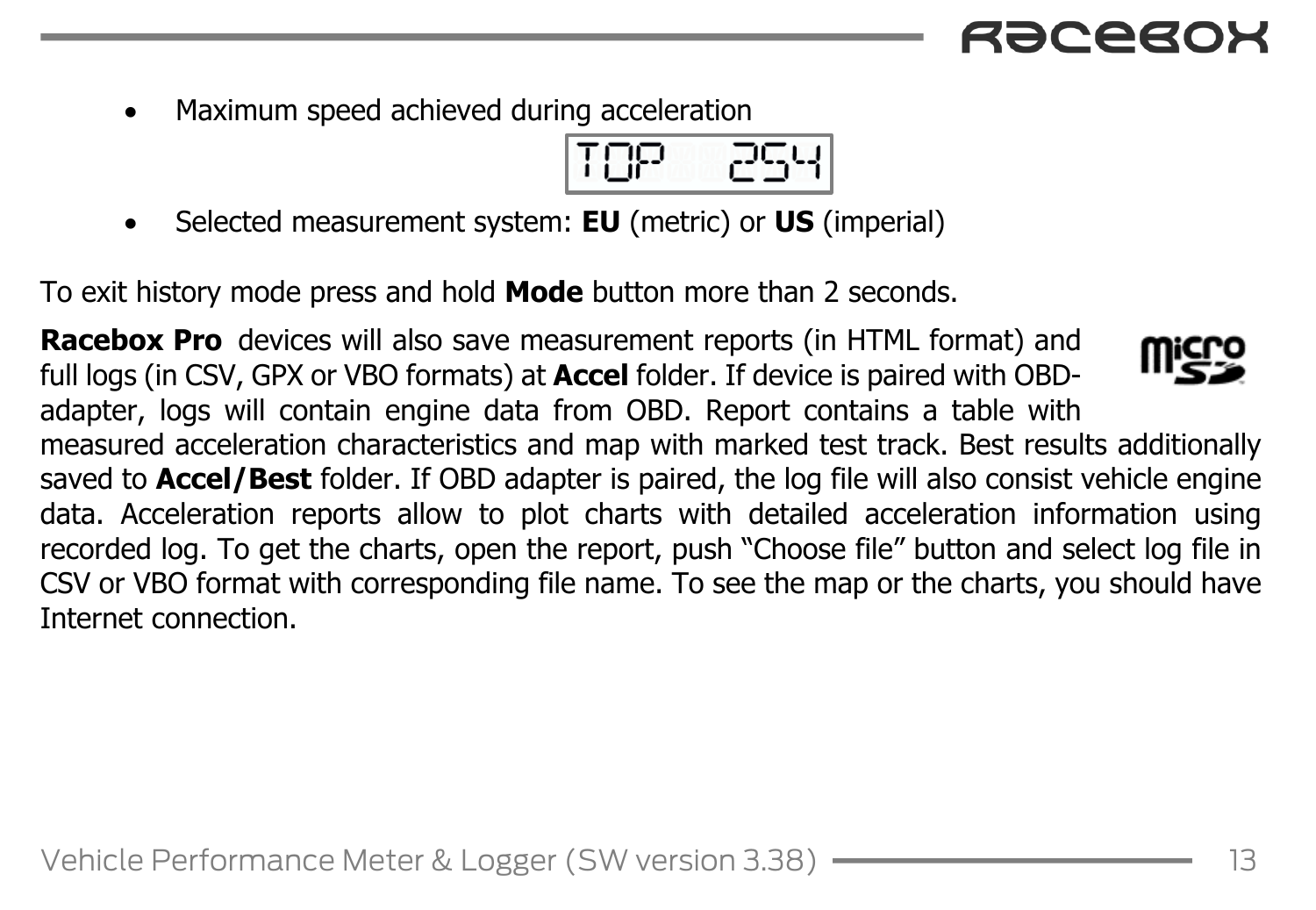### **RACAROX** Stopping Distance Measurement Mode (–STOP–)

## Accelerate your vehicle slightly above required speed and start braking. After deceleration to the speed aliquot of 10 km/h (or 10 mph) device will start to measure stopping distance. **THERISH**

After full stop, the measured distance (in meters or ft) and average deceleration (in G's) will be indicated. Results will be saved to the internal memory and to the memory card (if supported).

To access history and browse measurements press and hold **Mode** button. To browse measured parameters shortly press **Mode** button. Parameters will be listed in following order:

- Record number
- Date and time in DD.MM HH.MM format

15 - IP-1

- Braking initial speed and measured stopping distance
- Average deceleration
- Selected measurement system: **EU** (metric) or **US** (imperial)

To exit history mode press and hold **Mode** button more than 2 seconds.

**Racebox Pro** devices will also save measurement reports (in HTML format) and full logs (in CSV, GPX or VBO formats) at **Stop** folder. Report contains a table with measured distances from different speeds, average deceleration value and map with marked test track. Repot also allow to plot charts with detailed braking information using recorded log. To get charts open the report, push "Choose file" button and select log with corresponding name. To see the map or the charts, you should have Internet connection.





20.4



w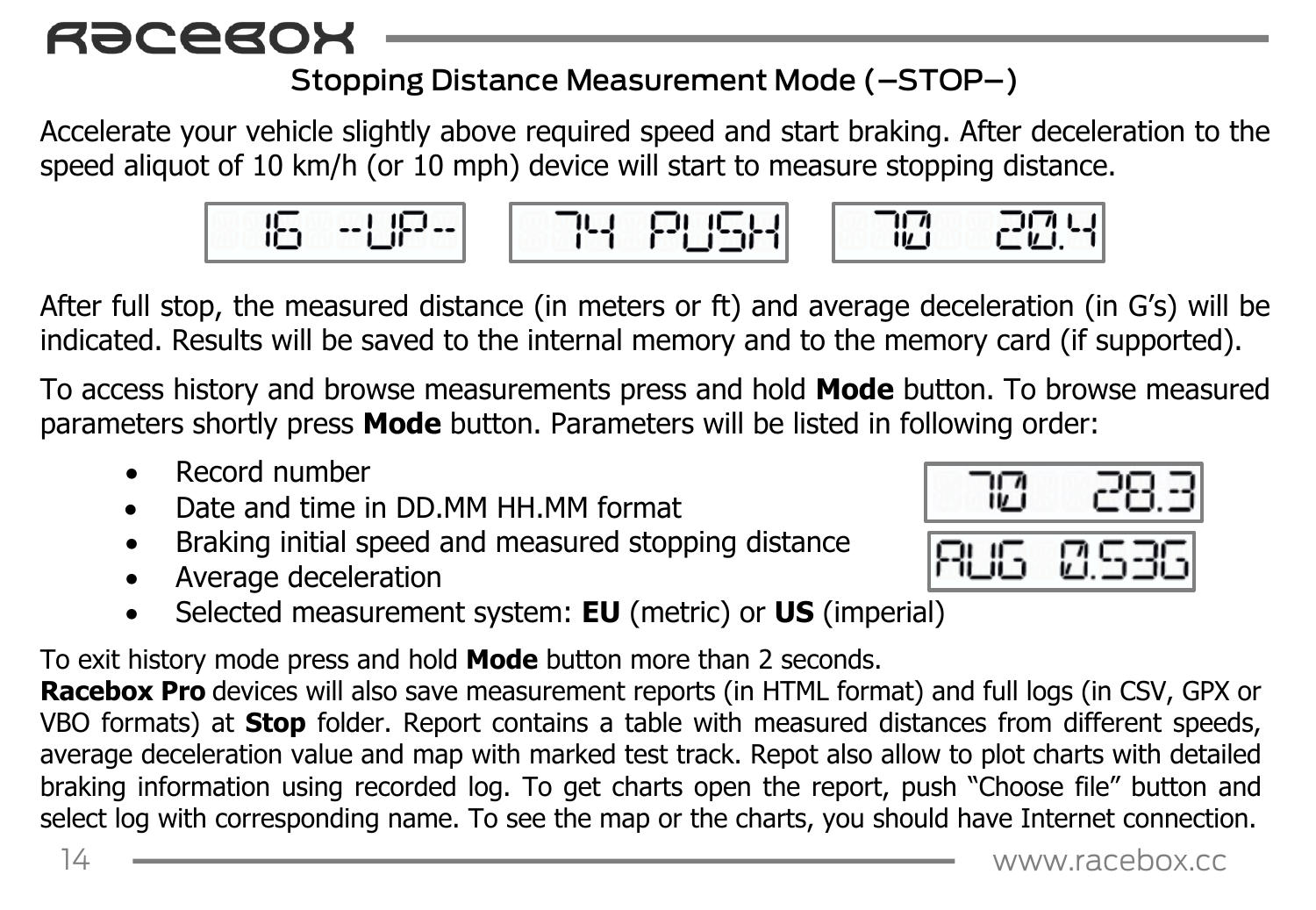### Engine Power Estimation Mode (–DYNO–)

Device can estimate engine power on flywheel by calculating the main forces applied to the vehicle. For correct power estimation, you should initially set your vehicle characteristics in the Options Menu:

- Your vehicle weight in kg (**Ld** parameter)
- Transmission type: manual, automatic or robotized (**Gb** parameter)
- Drag coefficient C<sub>x</sub> or C<sub>d</sub> (Cd parameter)
- Body frontal area in square meters (**Fa** parameter)

For devices with memory cards support these parameters can be defined in **Racebox.cfg** configuration file. Open this file in any text editor and change required fields: Weight, Cd and Fa.



There are two screens available in this mode:

• **CUR HP** for current power indication. Negative value shows that the vehicle is braking.

$$
\overline{\mathsf{CLR} \ \mathsf{HP}}
$$



• **TOP HP** for maximum achieved power indication.

$$
\mathbb{T}\mathbb{CP} \to \mathbb{RP}
$$



You can switch between these screens by holding **Mode** button.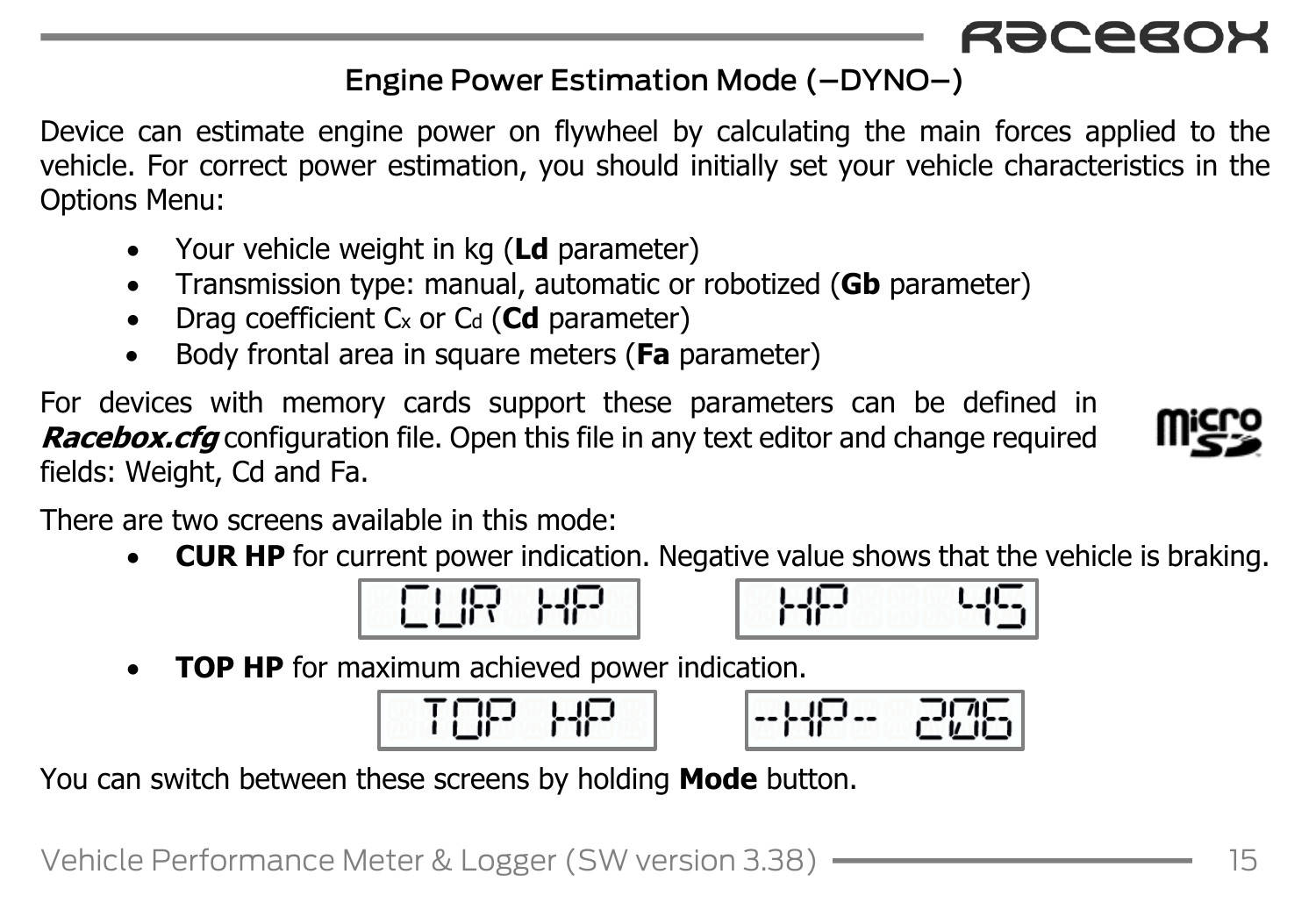If estimated engine power exceeds the threshold level of 100 hp, then maximum achieved power value will be saved in the device memory and to the memory car (if supported).

To access history mode and browse measurements press and hold **Mode** button 2 times. To browse measured parameters shortly press **Mode** button. Parameters will be listed in following order:

- Record number
- Date and time in DD MM HH MM format
- Maximum estimated engine power on flywheel and corresponding vehicle speed

$$
\boxed{\neg \text{HP} = 206} \qquad \boxed{\text{SPB}} \qquad \boxed{95}
$$

• Selected measurement system: **EU** (metric) or **US** (imperial)

To exit history mode press and hold **Mode** button more than 2 seconds.



**Racebox Pro** devices will also save measurement reports (in HTML format) and full logs (in CSV, GPX or VBO formats) at **Dyno** folder. Report contains estimated engine power values calculated on flywheel and on wheels, corresponding vehicle speed and initial vehicle characteristics. If OBD adapter is paired, log file will also consist vehicle engine data.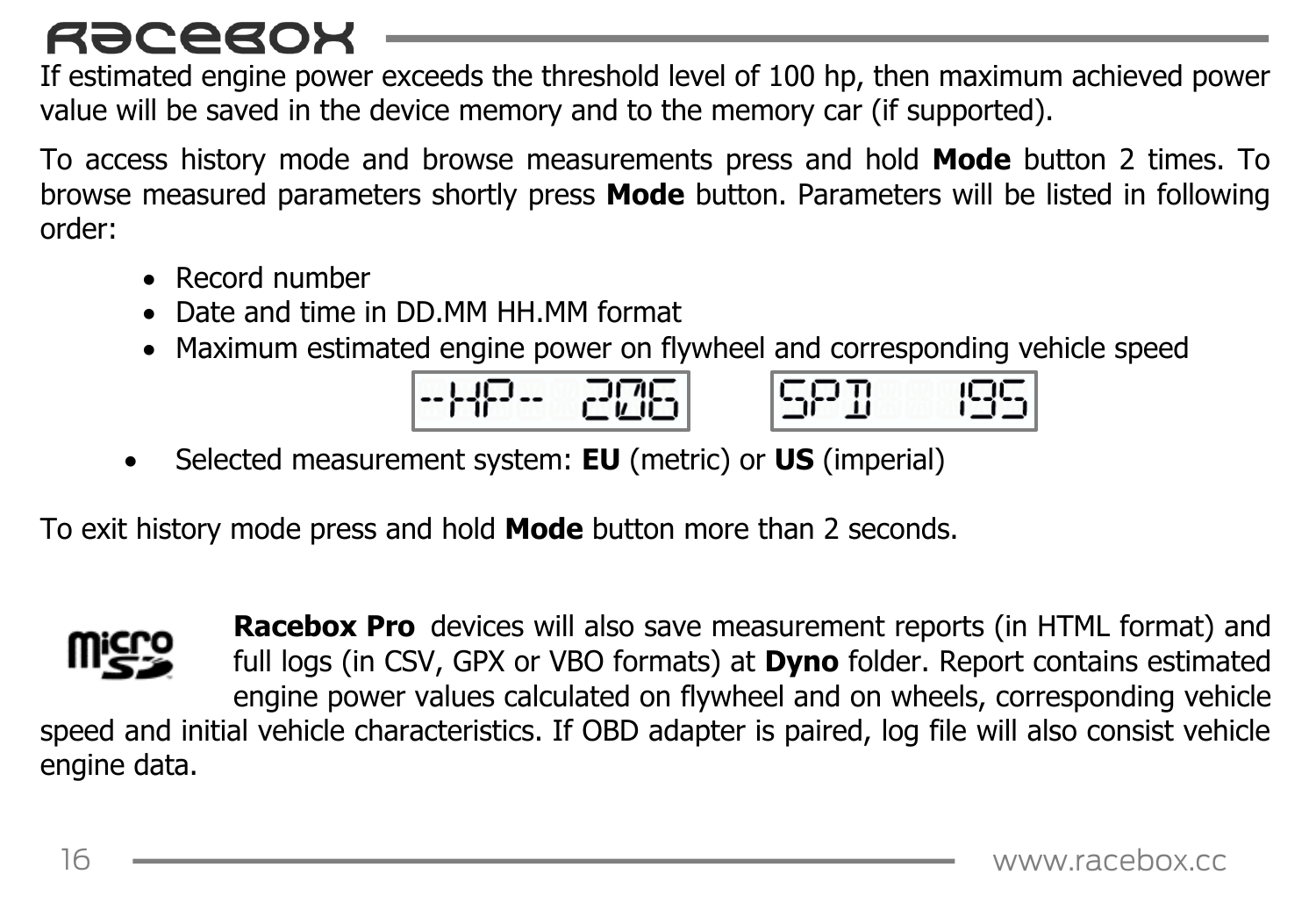#### Lap Timer Mode (–LAPS–)

Two lap timer scenarios have been implemented in this device:

- **STANDING** lap timing begins after first vehicle movement
- **ROLLING** lap timing begins after first crossing of the predefined Start/Finish gate

You can switch from Standing to Rolling modes by holding and back by pressing the **Mode** button.

**In STANDING mode.** To start the race put your vehicle on the S/F line and wait for recording of the S/F gate position. You will notice that by changing of the flashing **STAY** message by the **–GO–** message. Now, lap time count will start immediately after the first vehicle movement.

$$
\begin{array}{|c|c|c|c|c|}\hline \text{L} & \text{5TBY} \\ \hline \end{array}
$$

$$
\boxed{1 + 1 + 50}
$$

**In ROLLING mode.** Before the race you should set the S/F gate. Enter the **SET GATE** screen by holding the **Mode** button from the **ROLLING** mode.

$$
-GBEE-
$$

 Place the device at the S/F gate and press **Mode** button once. During next 3 seconds device will record its location and then return to the **ROLLING** mode. You can cancel S/F gate position recording by pressing **Mode** button within these 3 seconds.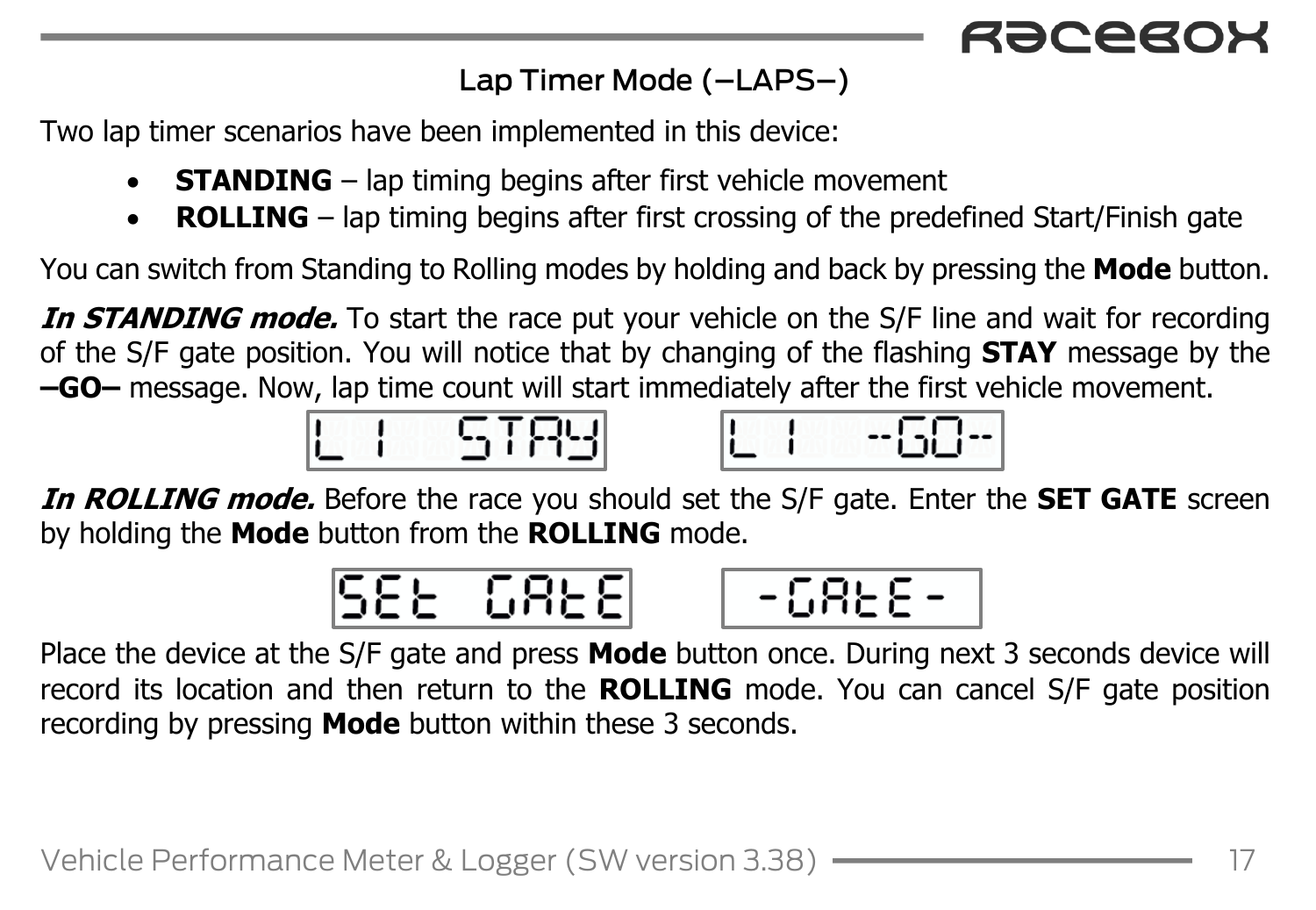

On devices with memory cards support, you can also set S/F gate coordinates manually in **Gate.cfg** configuration file. Open this file in any text editor and change latitude (**"Lat"**) and longitude (**"Lon"**) values in degrees with decimal fraction. For

example, the coordinates of The Red Square in Moscow will look like:

### **{"Lat":"55.754113","Lon":"37.620330"}**

To start the race, drive the vehicle away from the S/F gate (more than 10 meters). As soon as the S/F gate is crossed, lap time count will begin.

**In both modes.** During the race at the left part of display you will see current lap number and at the right part – current lap time with 0.1 sec precision. Race will be finished if the vehicle stops and stay immobilized within 10 seconds, or if the **Mode** button pressed.

**Prediction display mode.** When this function is switched on (**PREDICT** in option menu), starting from the second lap, device will show current deviation from best lap time. Negative value means advance of the best lap time, and a positive value – retard from the best lap time.

When crossing the S/F gate, current lap time will be saved in device memory and to the memory card (if supported) and the next lap time count will be started. Maximum number of laps – 20. After driving of two or more laps, the time gap from the best lap time or the message about best lap time will be indicated.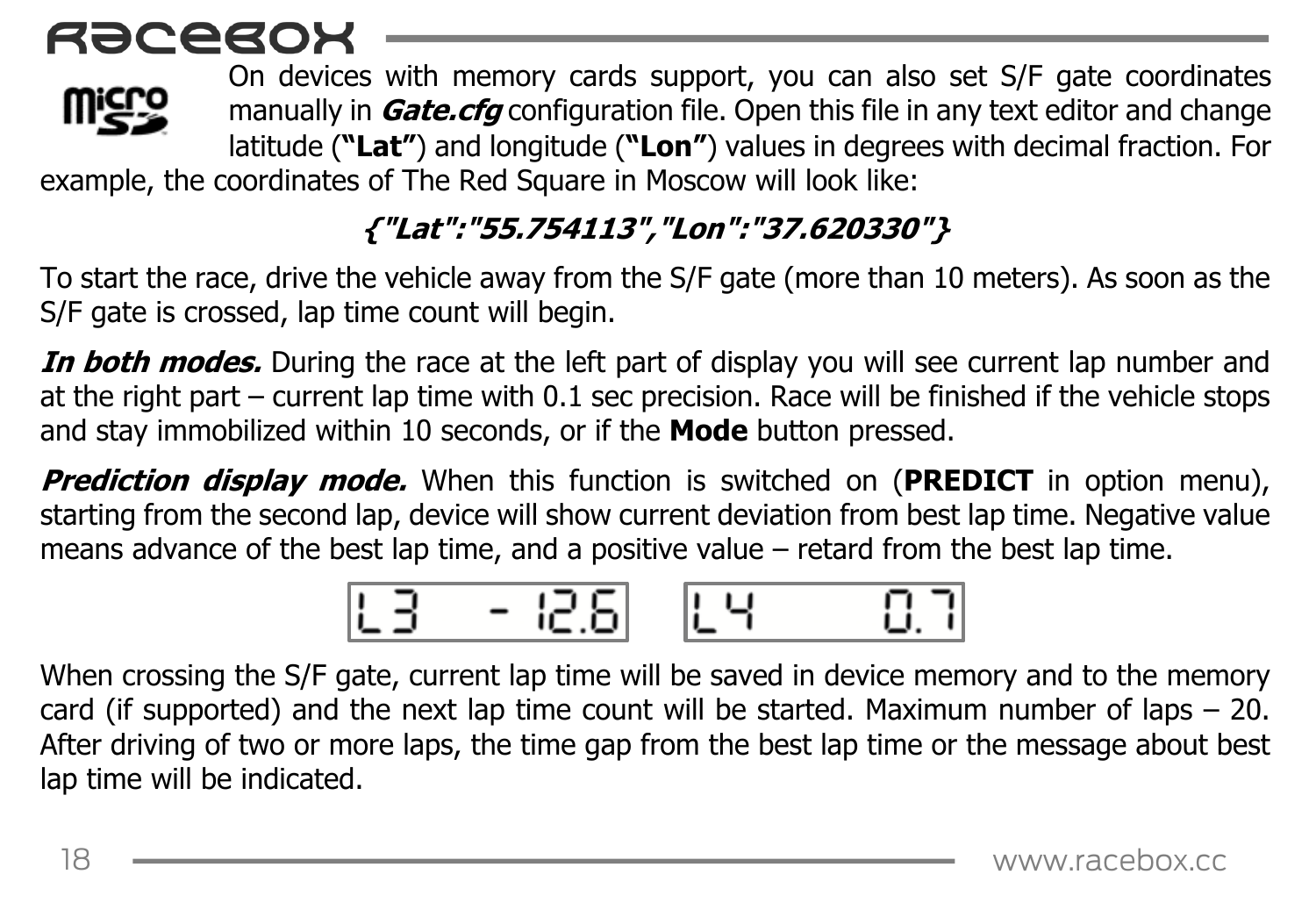To stop the race press **Mode** button or wait 10 seconds when vehicle is stopped.

To access history mode and browse measurements press and hold **Mode** button 3 times. To browse measured parameters shortly press **Mode** button. Parameters will be listed in following order:

- Record number
- Date and time in DD.MM HH.MM format
- Lap time for each lap

Time gap from the best lap in the race or message about the best lap

or



• Maximum ann average speed for each lap





• Selected measurement system: **EU** (metric) or **US** (imperial)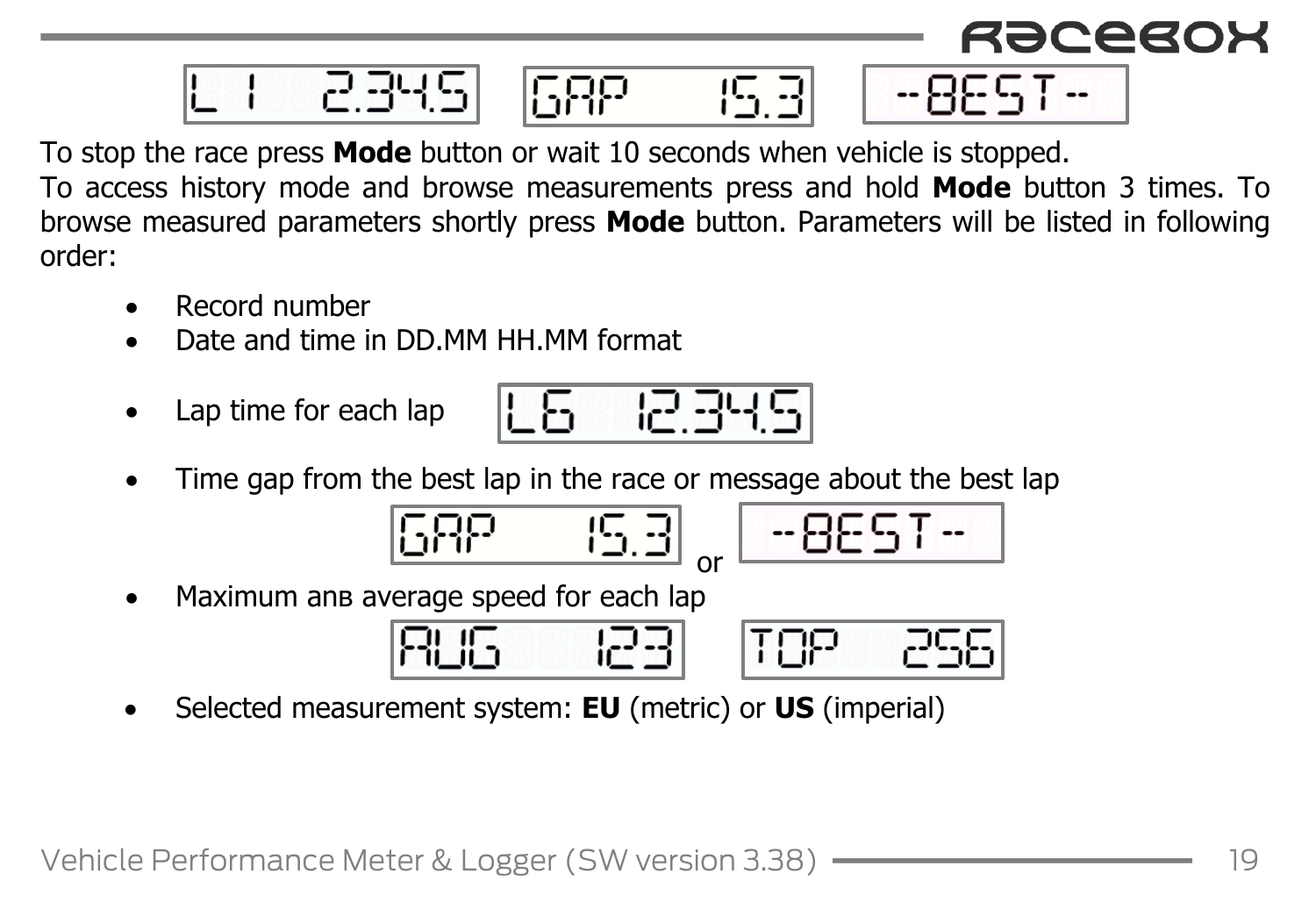To exit history mode press and hold **Mode** button more than 2 seconds.



**Racebox Pro** devices can store reports (in HTML format) and full logs (in CSV, GPX or VBO formats) in **Laps** folder. Report contains a table with all laps' times, average and maximum lap speeds and race track map with designation of the S/F

line. Map is available only with Internet connection. Log files in VBO format can be used for detail race analysis with **VBOX Circuit Tools** or **Track Attack** software. If OBD adapter is paired, log file will also consist vehicle engine data.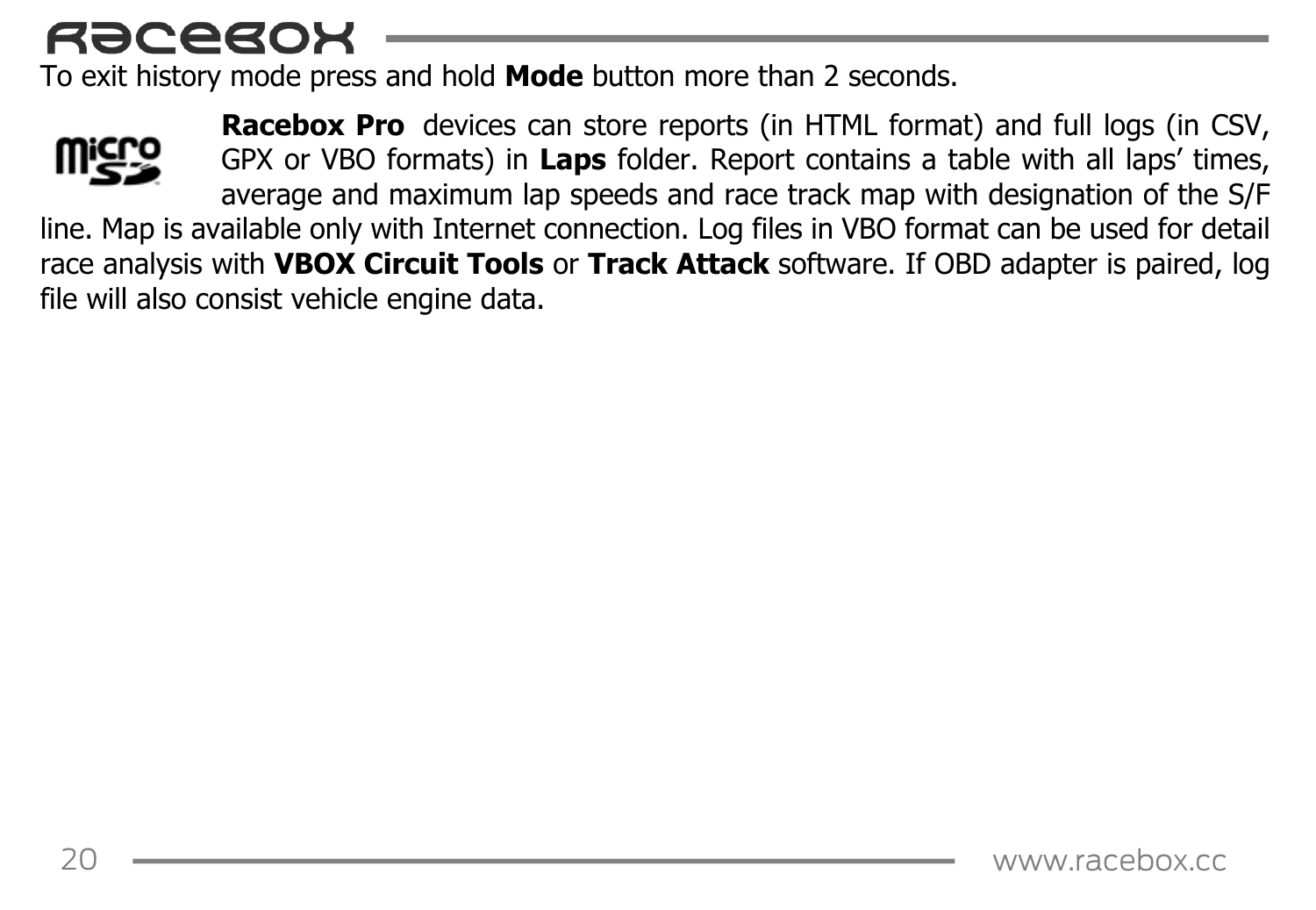### Checkpoint Timer Mode (–POINTS–)

Two timer scenarios have been implemented in this device:

- **STANDING** timing begins after first vehicle movement
- **ROLLING** timing begins after first crossing of the predefined start gate

There are four screens available: **STANDING** race screen, **ROLLING** race screen, checkpoints adding, checkpoints reset. To swap between the screens press and hold **Mode** button.

Before the race you should setup start gate, where time count starts in ROLLING mode, and checkpoints for race time cut-off. To do this follow to points adding screen.





**PLACE TREM INT**<br>Place the device in the checkpoint and press **Mode** button once. During next 3 seconds device will record its location and then it will propose you to add the next point. If the **Mode** button is pressed within these 3 seconds, then point record will be cancelled and device will switch back to the Main race screen.

On **Racebox Pro** devices you can also define checkpoints coordinates manually in **Points.cfa** configuration file. Open this file in any text editor and change latitude (**"Lat"**) and longitude (**"Lon"**) values in degrees with decimal fraction for each checkpoint.

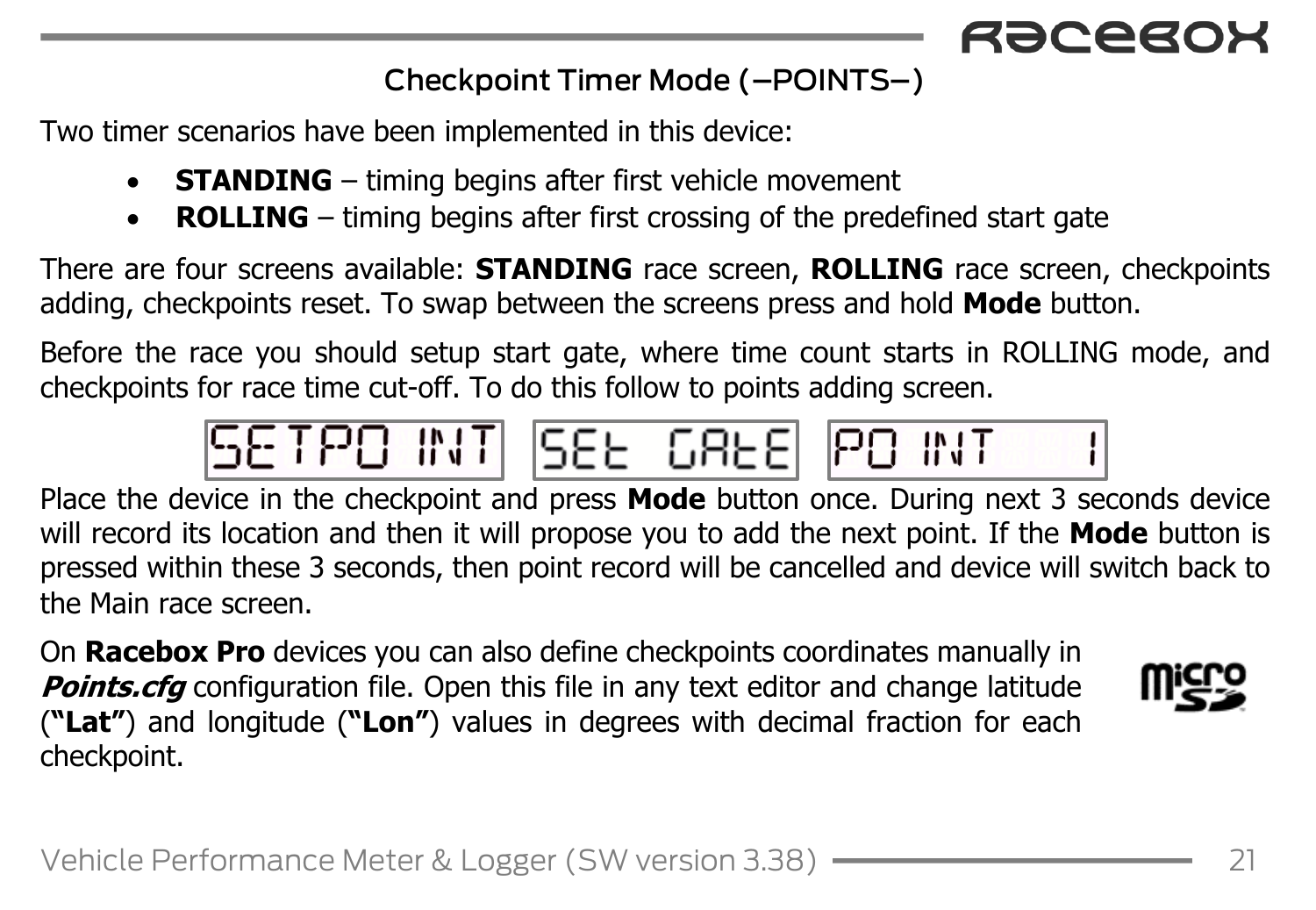For example:

#### **{"Start":{"Lat":"55.723453","Lon":"37.543256"},**

**"P1":{"Lat":"55.754113","Lon":"37.620330"},"P2":{"Lat":"55.759188","Lon":"37.619100"}}**

To reset checkpoints, follow to **RESET** menu and press the **Mode** button once. After 3 seconds all checkpoints will be erased. If the **Mode** button is pressed within these 3 seconds, then the resetting will be cancelled.

**In STANDING mode.** To begin the race, put your vehicle at Start point and switch the device to the **STANDING** race screen. Wait for **–GO–** message indicated on the display. As soon as the vehicle is moved race timing will begin.

**In ROLLING mode.** Switch the device to ROLLING mode and drive to the predefined start gate. Race time count will begin after crossing the start gate.



At the left part of the display you will see the next checkpoint number and at the right part – current race time with 0.1 sec precision. After crossing the checkpoint, checkpoint time will blink on the display and then it will be saved in the device memory and to the memory card (if supported). Maximum number of checkpoints – 10. Also, device can track best checkpoint time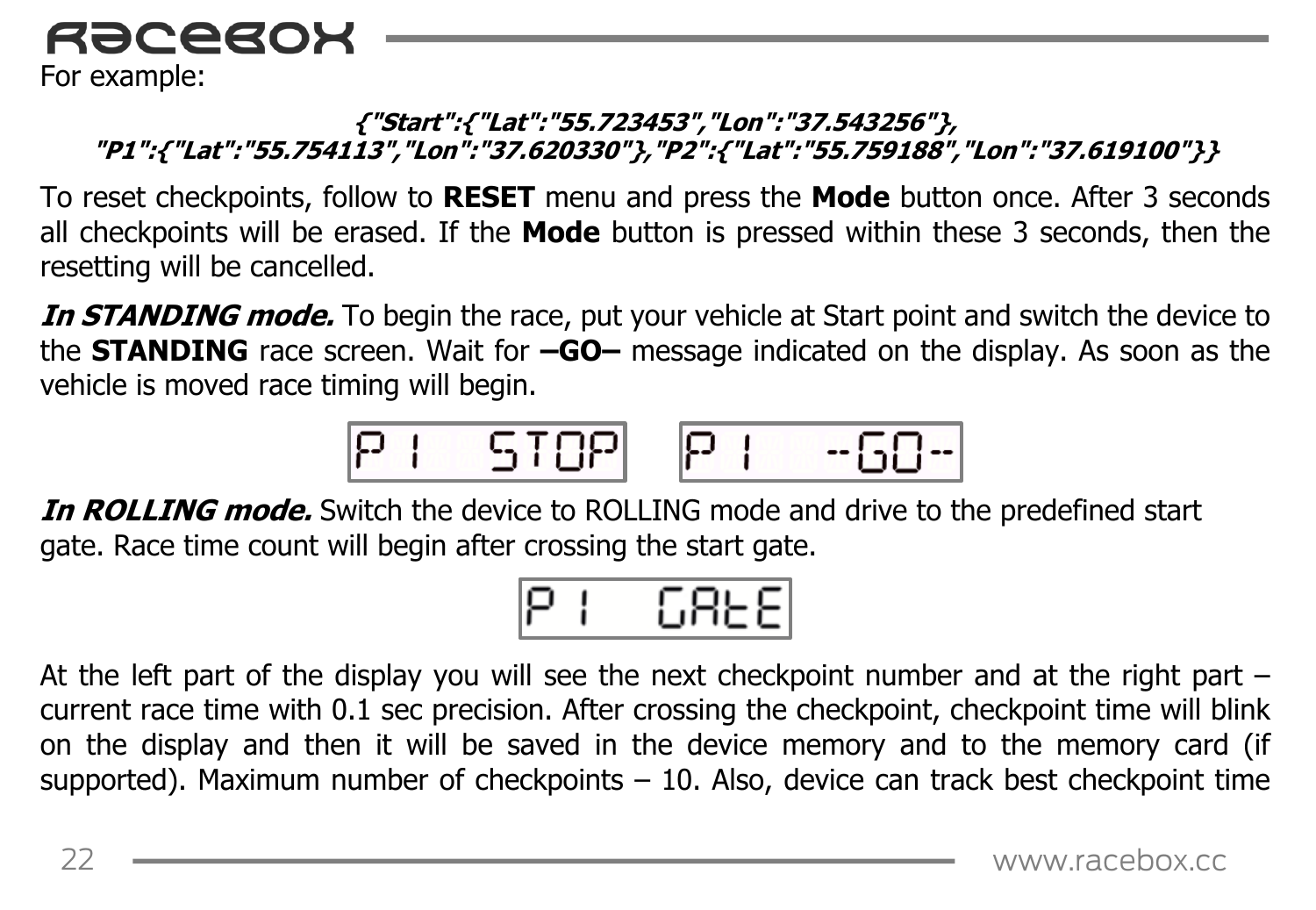and during the next driving by the same route, time gap from the best result will be indicated and saved. After checkpoints reset or change, the best track results will be erased.

$$
P := 3.27.5 \quad \boxed{GRP = 15.3} \quad \boxed{-8EST}
$$

To access history mode and browse measurements press and hold **Mode** button 3 times (from Main mode). To browse measured parameters shortly press **Mode** button. Parameters will be listed in following order:

- Race number
- Date and time in DD.MM HH.MM format
- Race time on each checkpoint
- Gap from the best checkpoint time or the message about best time achieving





קקן

• Average speed on track section from previous checkpoint

$$
RUS = R23
$$

• Maximum speed on track section from previous checkpoint

$$
|TOP| = 255
$$

RACEBOX

- 5.34. 1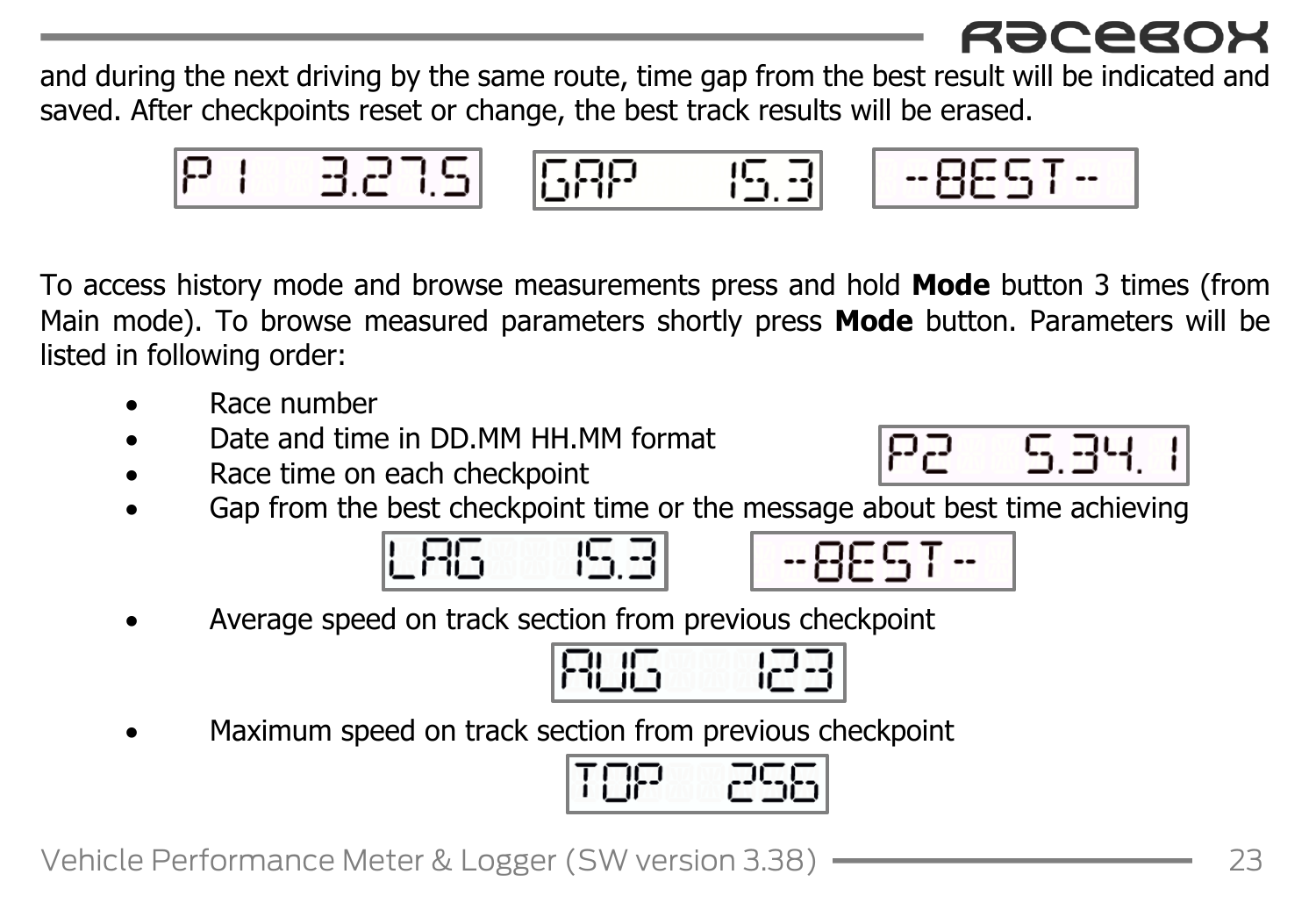• Selected measurement system: **EU** (metric) or **US** (imperial)

To exit history mode press and hold **Mode** button more than 2 seconds.



**Racebox Pro** devices can store reports (in HTML format) and full logs (in CSV, GPX or VBO formats) in **Points** folder. Report contains a table with all checkpoints' times, gaps from the best times, average and maximum section speeds and race track map with checkpoints designation. Map is available only with Internet connection. Log files in VBO format can be used for detail race analysis with **VBOX Circuit Tools** or **Track Attack**  software. If OBD adapter is paired, log will also consist vehicle engine data.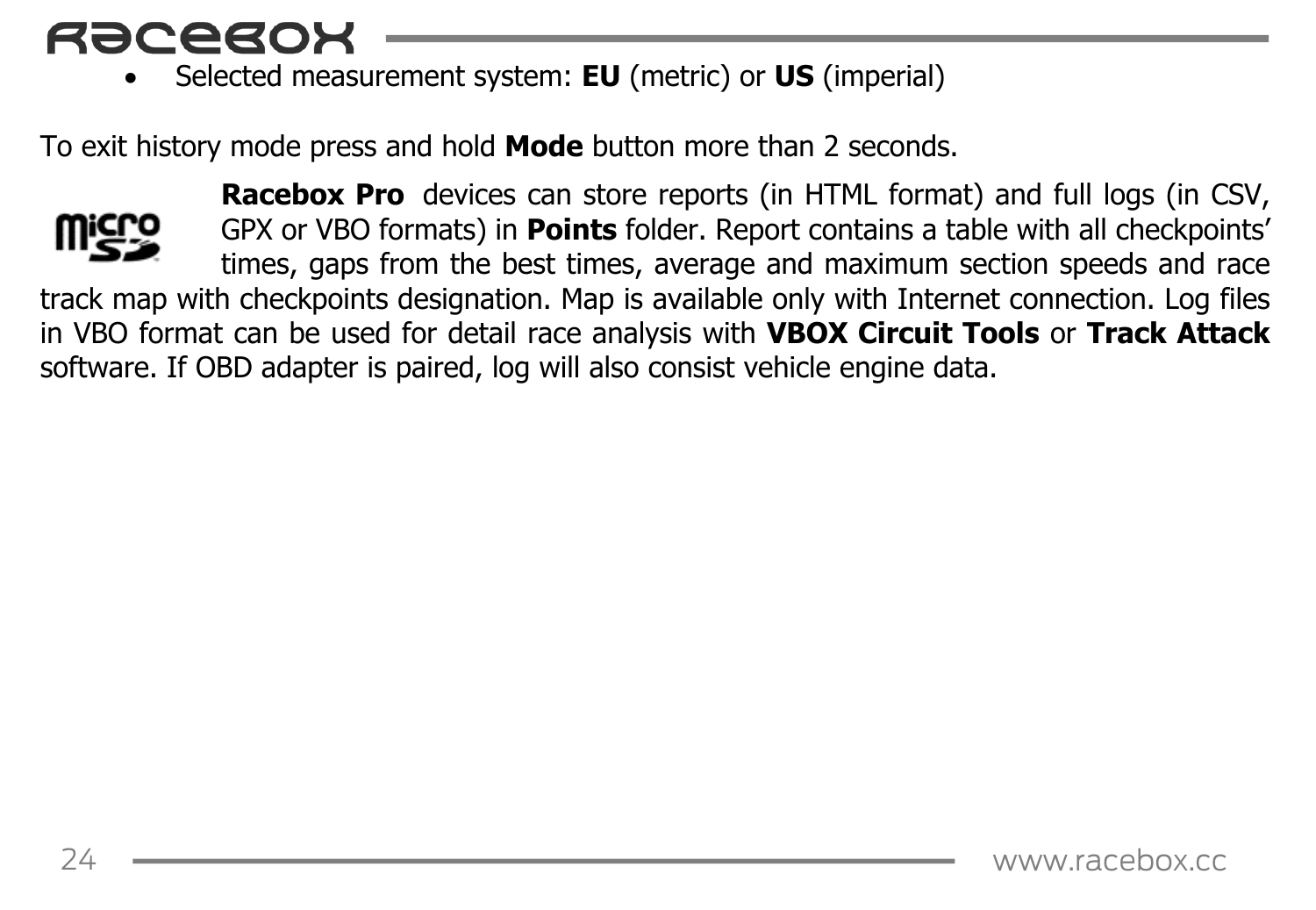### Rally Odometer Mode (–RALLY–)

This mode provides a simple rally odometer for measuring intermediate and total distance. There are following screens available in this mode:

• **SPD ODO** – current speed in km/h or mph and intermediate distance in km or miles (0.01 accuracy)

$$
\begin{array}{c}\n 94 \quad 15.43\n \end{array}
$$

• **CUR ODO** – intermediate distance in km or miles (0.001 accuracy)



• **TOT ODO** – total distance in km or miles (0.001 accuracy) או קפר

Press and hold **Menu** button to switch the screens. Push **Mode** button shortly to reset the distance (separately for intermediate and total distance).



**Racebox Pro** devices can record all the parameters to memory card in CSV, GPX or VBO formats.



**RALLY** mode is also used for navigation data stream via BLE to mobile apps.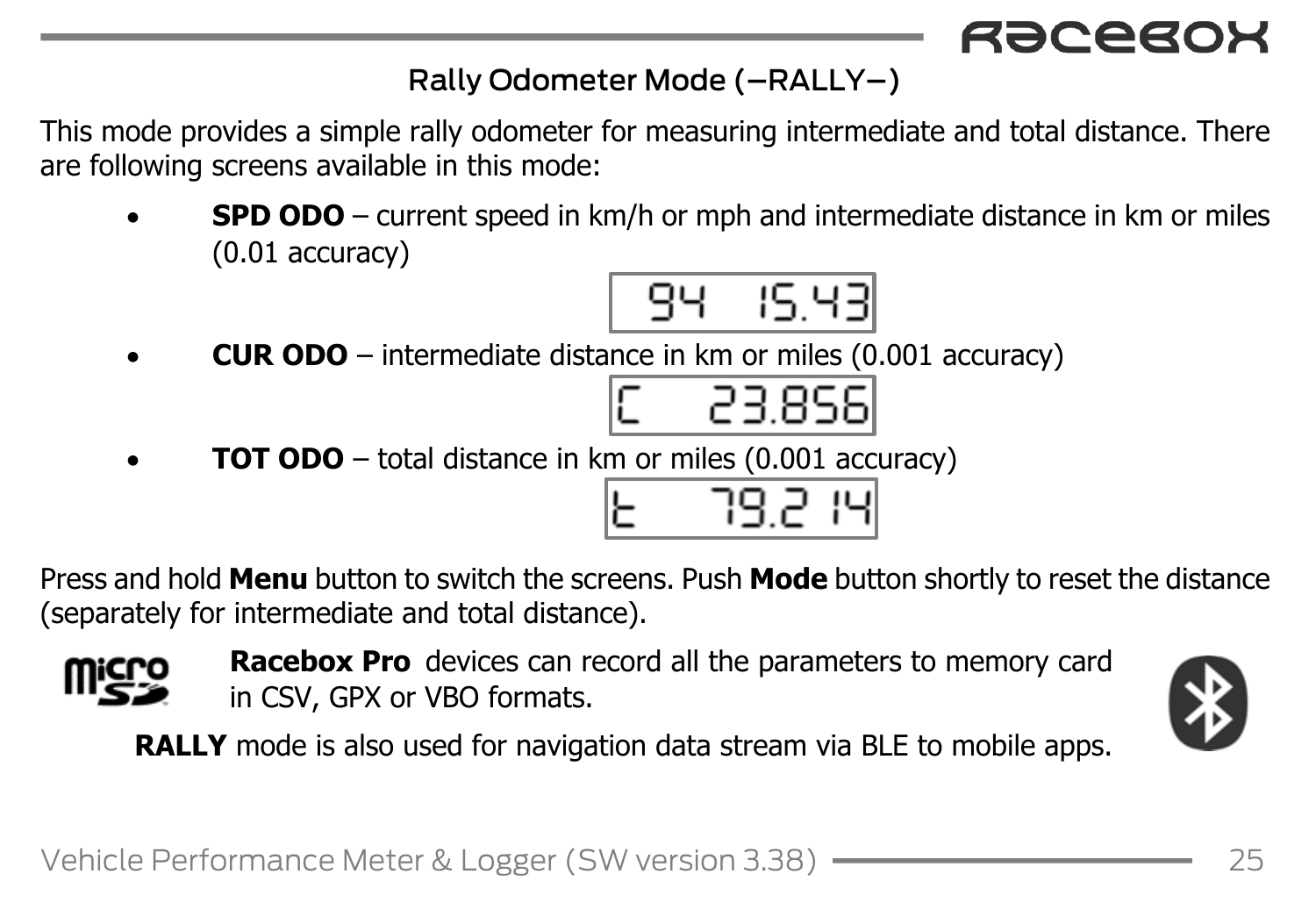### Information Mode (–INFO–)

In this mode you can observe the following parameters:

• **SPD ACC** – Current speed in km/h or mph and Longitude acceleration in G's





• **SPD LAT** – Current speed in km/h or mph and Lateral acceleration in G's. Letters "L" and "R" means Left and Right turn





**SPD ALT** – Current speed in km/h or mph and Altitude above sea level in meters or feet





• **SPD CRS** – Current speed in km/h or mph and Heading in degrees from the north





• **SPD INCL** – Current speed in km/h or mph and Road incline in %





• **SPD ONLY** – Current speed in km/h or mph with 0.1 accuracy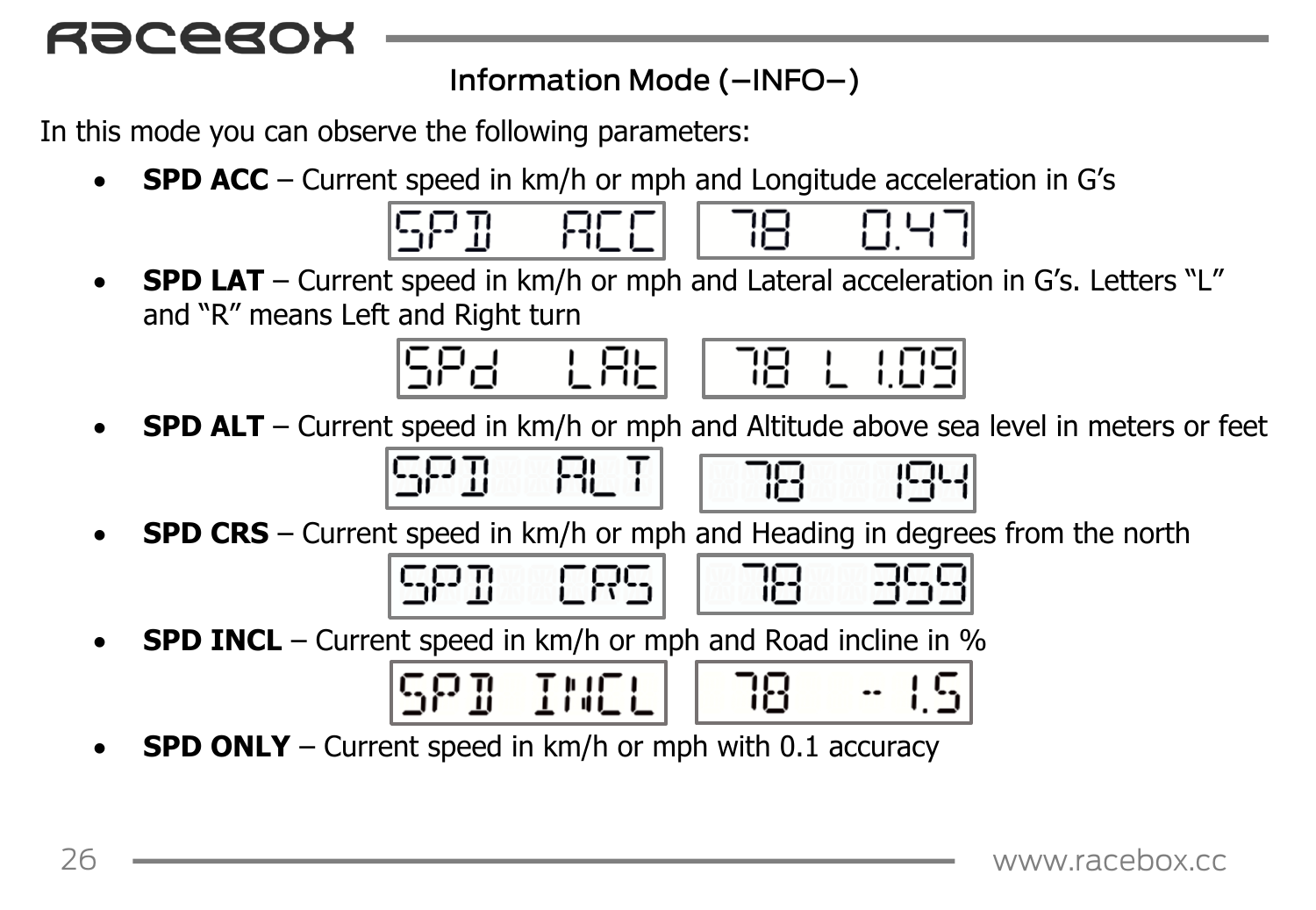#### • **SATS HDOP** – Number of available GPS/GLONASS satellites and Horizontal dilution of precision value

S86 8808 S.09 I

EOP

- **TOP SPD** Maximum speed in km/h or mph achieved after device startup
- Current time

Press and hold **Menu** button to switch the parameter. Push **Mode** button shortly to return to the first screen.

**Racebox Pro** devices can record all the parameters described above to memory card in CSV, GPX or VBO formats. See **Logger Mode** chapter for more details.

**Racebox Pro** also use this mode for navigation data stream via BLE to mobile apps.













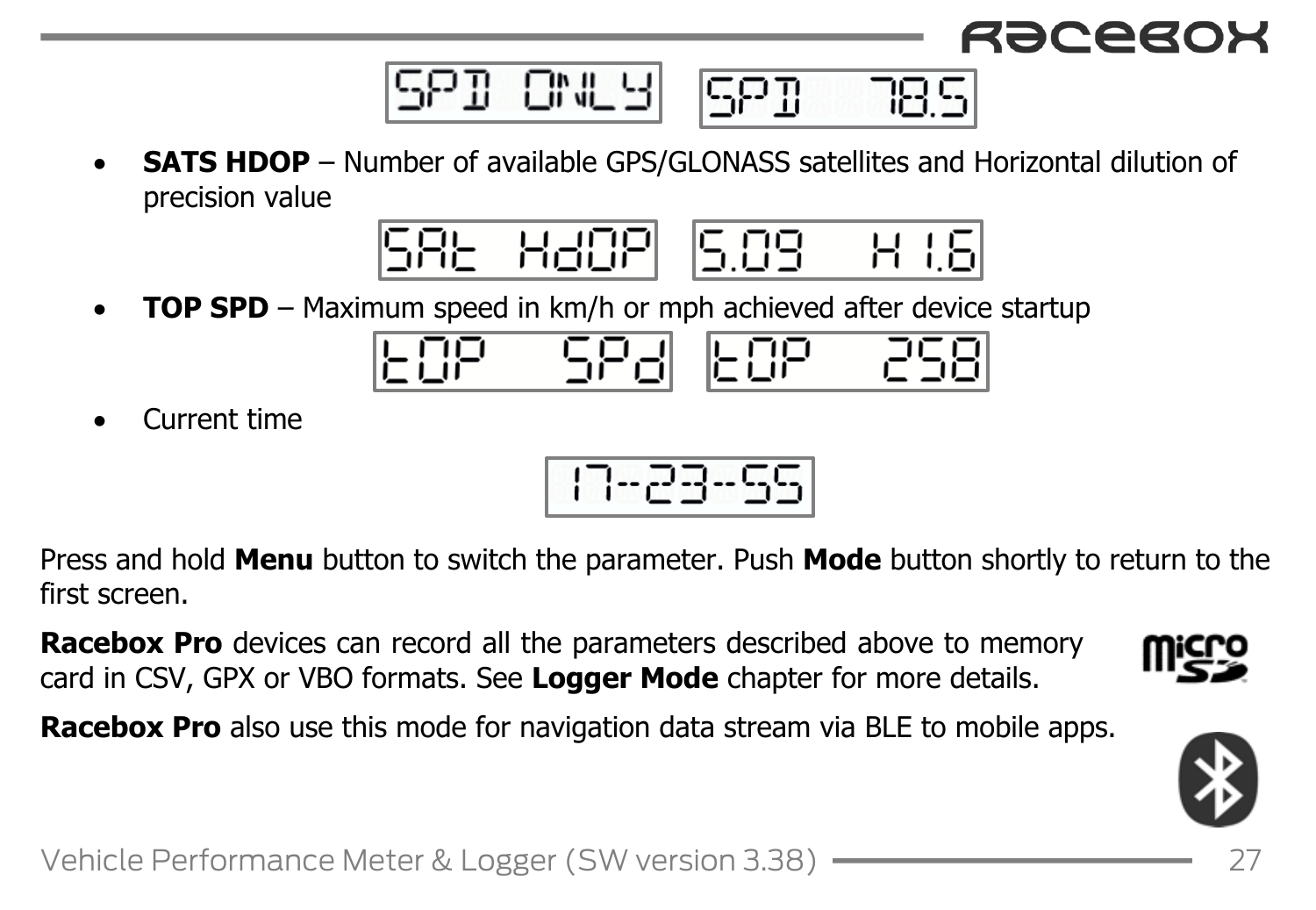

#### OBD Data Mode (-ENGINE-)



This mode is available only when BLE OBD-adapter is paired. Currently only those parameters are available:

• **THR REV** – throttle position in % and engine speed in RPM



• **AIR COOL** – intake air and engine coolant temperature in °С



• **LD PRES** – engine load (in %) and manifold absolute pressure (in kPa)

In this mode, if OBD data exchange log is enabled (**OBD.L** parameter) and memory card is inside, device will record all OBD data exchange in OBD\_X.log file. This file can be useful for Racebox developers in order to add new supported OBD-adapters and new vehicle parameters.

Actual list of supported OBD-adapters and vehicle parameters you can find on our web-site.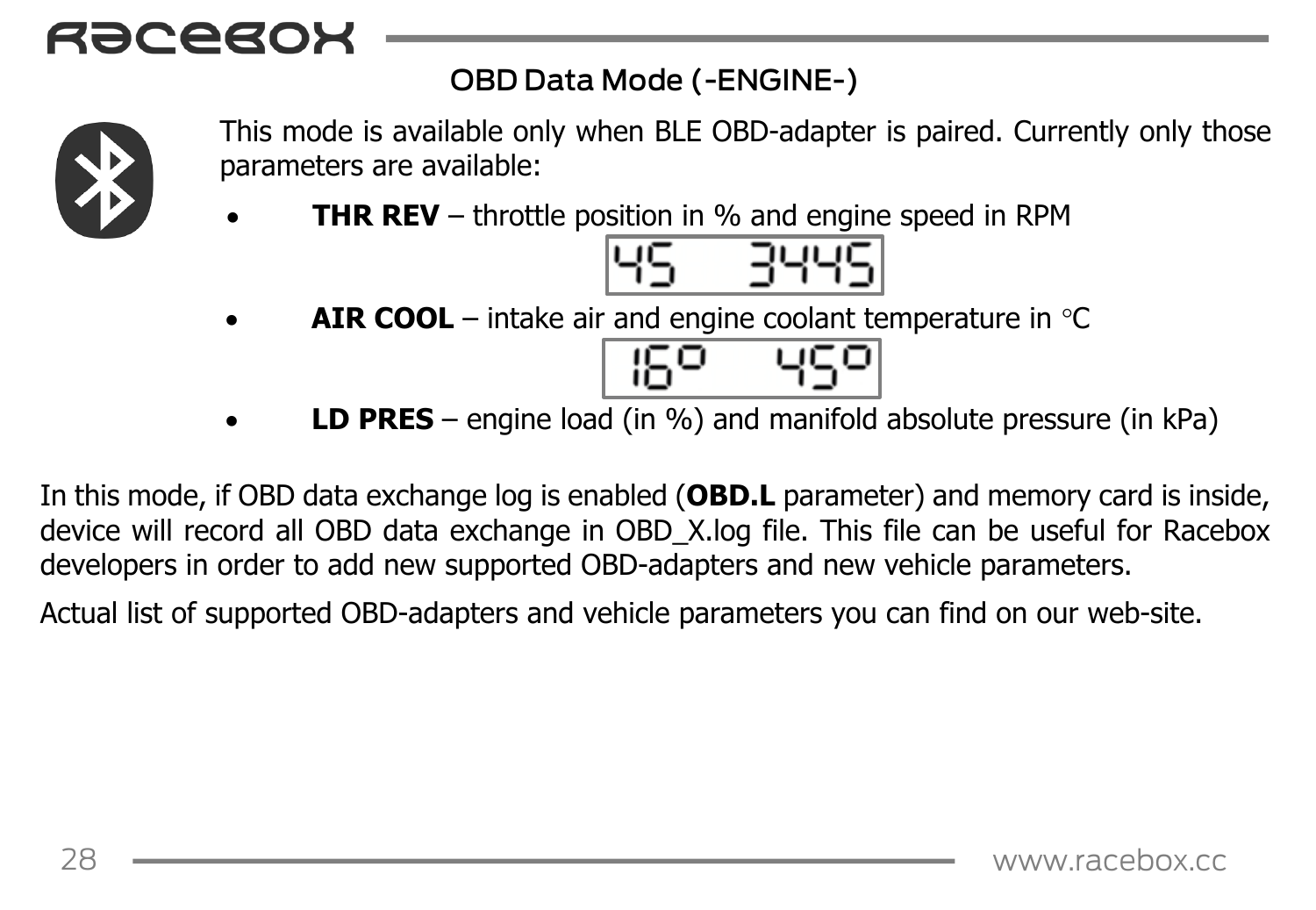### Logger Mode (-LOGGER-)

In this mode device records all available parameters to memory card. Following log file formats are supported: CSV (universal tabular data text format), GPX (XMLbased navigation data text format), VBO (telemetry data text format, used in VBOX devices). If OBD-adapter is paired, log file will also consist vehicle data from OBD: engine RPM, throttle position, coolant temperature, etc.

After switching to this mode current logger settings will be indicated: log file format and log recording period. To start logging press and hold the **Mode** button.

$$
\overline{\text{CSU}}=\text{C}
$$

$$
]\left[-\text{HOL}\right.
$$

$$
\overline{\text{DLd}^{-}}\, [
$$

REE ON

Data recording will be started and device will be switched to Information Mode (**–INFO–**) and you will notice blinking point at the right digit. To stop recording press the **Mode** button. Device will return to **LOGGER** mode.

Log files store in **Log** folder. File name contains date and time when logging was started. In case of power off during log record – most of the data will be recovered during next device startup and new log file record will be continued.



RACAROX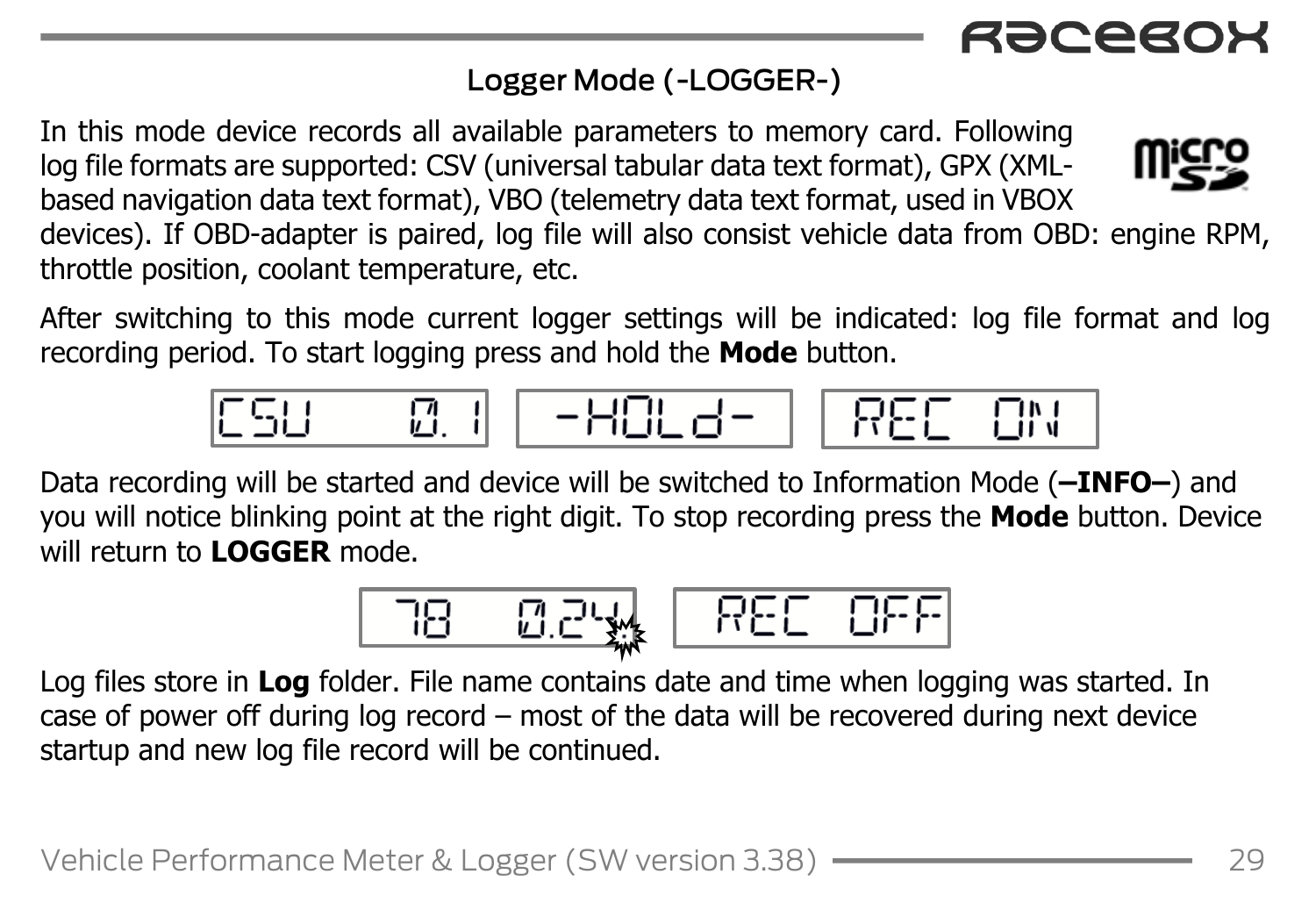### Options Menu (–OPTION–)

This mode is used to setup device and vehicle parameters. Hold the **Mode** button to swap between parameters and press the **Menu** button to change the parameter. To exit from **Options** menu press and hold **Menu** button more than 2 seconds. Also, if no any actions were done with device within 7 seconds, then it will return to the previous mode.

Following parameters are available for setup:

- **Display Brightness (LED).** Device has 3 levels of brightness.
- **Buzzer on/off (TONE)**. Buzzer is used to notify about the following events: threshold speed or distance achieving (in **ACCEL** mode), checkpoints or S/F line crossing and adding (in **LAPS** or **POINTS** mode), start of stopping distance measuring (in **STOP** mode), device startup.
- **BLE-module mode (BLE):**
	- o **OFF** BLE module is OFF
	- o **APP** device is available for pairing from mobile app. During BLE devices search in mobile app device will be appeared as  $Racebox#XXXX$ , where XXXX – last 4 digits of BLE-module MAC address. This is state used by default.
	- o **OBD** device is connected to BLE OBD-adapter. During connection device searching supported adapter **(OBD SCAN)** and trying to connect **(OBD CONN)**. If connection is failed **(OBD NA/NF/ERR)** – device will return to **OFF** state. If the connection is established, device will try retrieve vehicle VIN (it will be used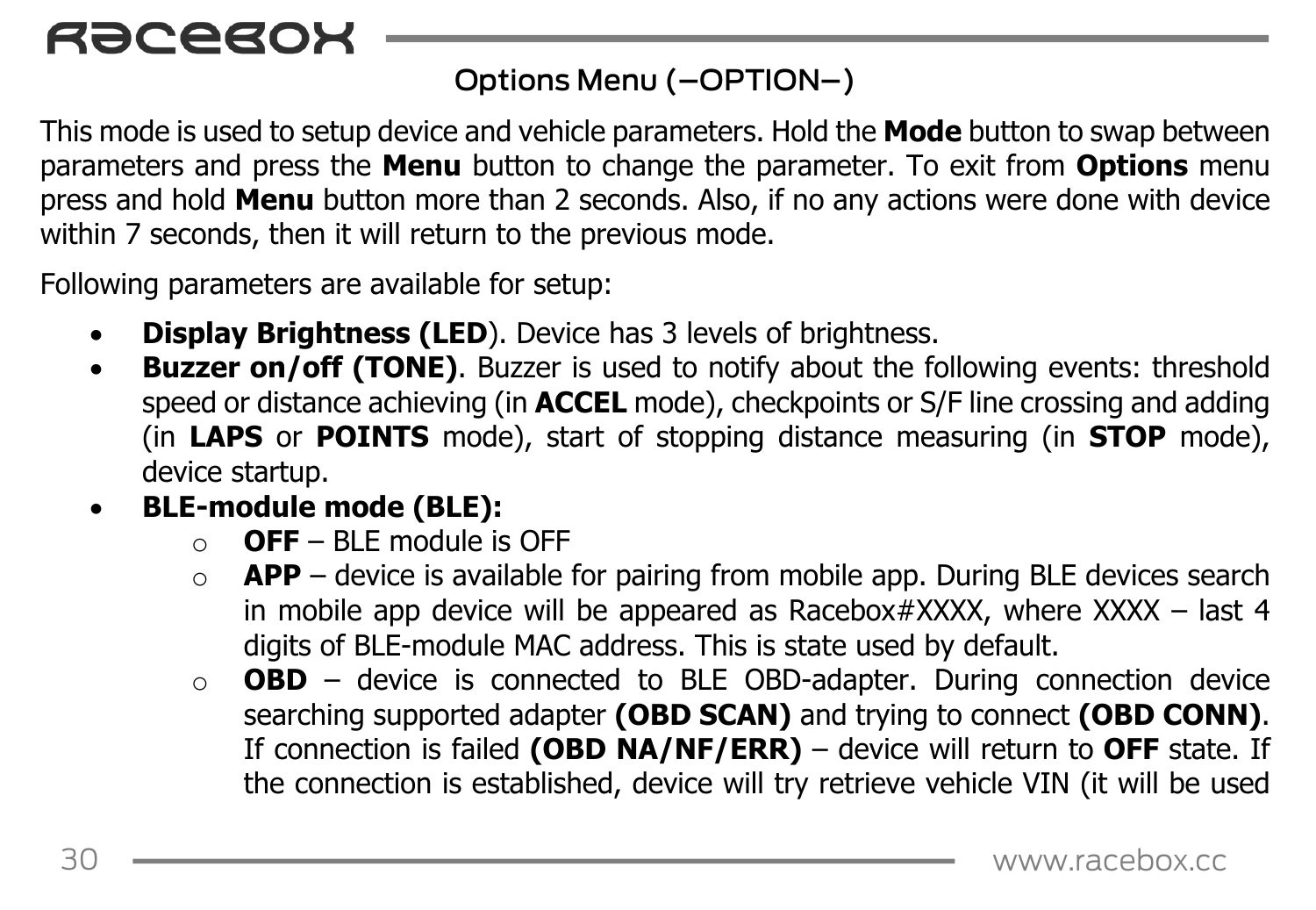in reports and logs) and last 4 digits of VIN will be indicated. For details see **Operation with OBD-adapters** manual.

- **First user defined speed (SP1).** Initial speed in km/h or mph for acceleration run in user defined speed range. Minimal value 10, maximum – 300. For **Racebox Pro** devices this parameter can be defined in **Sp1** field in **Ranges.cfg** file.
- **Second user defined speed (SP2).** Final speed in km/h or mph for acceleration run in user defined speed range. Minimal value 10, maximum – 300. For **Racebox Pro** devices this parameter can be defined in **Sp2** field in **Ranges.cfg** file.
- **Logging Period (LOG.R).** Values in seconds: 0.1, 1, 10 and 60. For example, if 0.1 sec selected – data will be recorded 10 (16 – for 16Hz version) times per second, at 60 sec – 1 time per minute.
- **Log File Format (LOG.F). CSV, GPX, VBO** formats are available. **OFF**  to disable all logs except in **Logger** mode.
- Lap timer Prediction Mode (PRED). This mode allows to see the gap with best lap time in real time when racing in **LAPS** mode.
- **Gear Shift Timing (SHFT).** Available only if BLE OBD-adapter is paired.
- **Timer mode for TREE RUN mode (RAND).** If random timer is switched on, command to run will be done randomly in 3 to 10 seconds after timer activation. Otherwise – there will be fixed 10 seconds countdown before start.
- **One Foot Roll-out on/off (ROLL).** When this function is enabled, distance cut-off will be performed after  $\sim$ 1 foot (30 cm) from vehicle start point, as it customary at drag-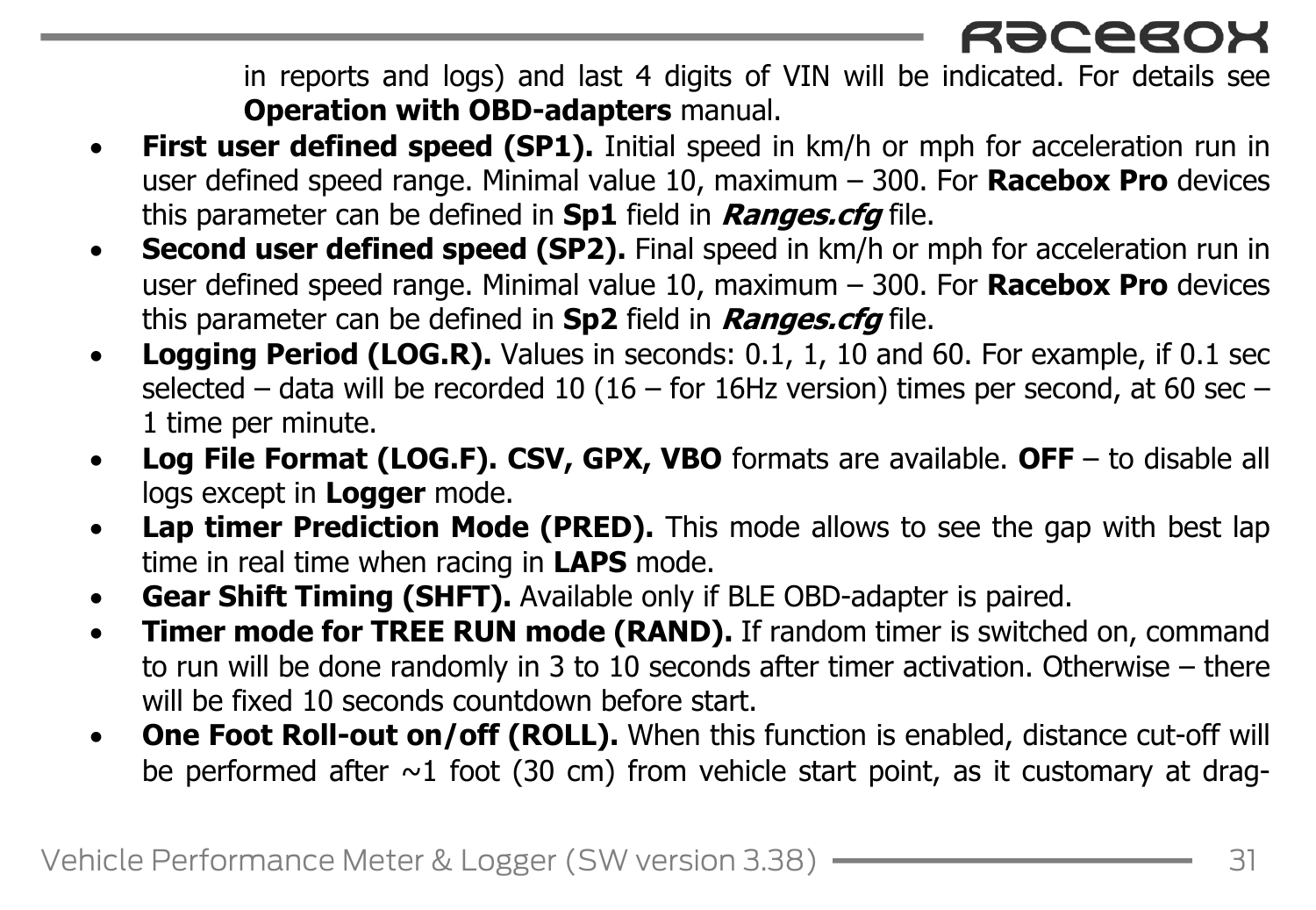racing competitions. This leads to reduction of distance time results by 0.3-0.6 sec. Acceleration time to threshold speeds is not affected by this setting.

- **Road Incline Monitoring on/off (INCL).**
- **Distance Threshold for Result Indication (DST).** Minimal distance from start point where distance time result will be indicated (in **ACCEL** mode). It is made to do not overload the display with too many messages. This parameter will not affect to messages about threshold speeds achieving or to distance results saving. Following values are available: 60 feet; 201, 402, 1000 and 1609 meters.
- **Vehicle Weight in kg (LD).** Minimal value 200 kg, maximal 5000 kg, step 50 kg. This parameter is used for engine power estimation. On devices with memory cards support this parameter can be defined in **Weight** field in **Racebox.cfg** file.
- **Transmission Type (GB). AUTO** for vehicles equipped with usual hydro-mechanical torque converters or with variators, **HAND** – for vehicles with manual transmissions, **ROBOT** – for vehicles with robotized transmissions (DSG, PowerShift, etc.) This parameter is used for engine power estimation.
- **Drag Coefficient**  $(CD)$ **.** Minimal value 0.15, maximum value  $-$  0.60, step  $-$  0.01. This parameter is used for engine power estimation. You may find this parameter for your vehicle model in Internet. On devices with memory cards support this parameter can be defined in **Cd** field in **Racebox.cfg** file.
- **Frontal Area (FA).** Minimal value 1.0  $m^2$ , maximum value  $-5.0$   $m^2$ , step  $-0.1$  m<sup>2</sup>. This parameter is used for engine power estimation. Equation for approximate calculation: **F<sup>a</sup>**  $= 0.85 * W * H$ , where W – vehicle width (w/o mirrors, in meters), H – vehicle height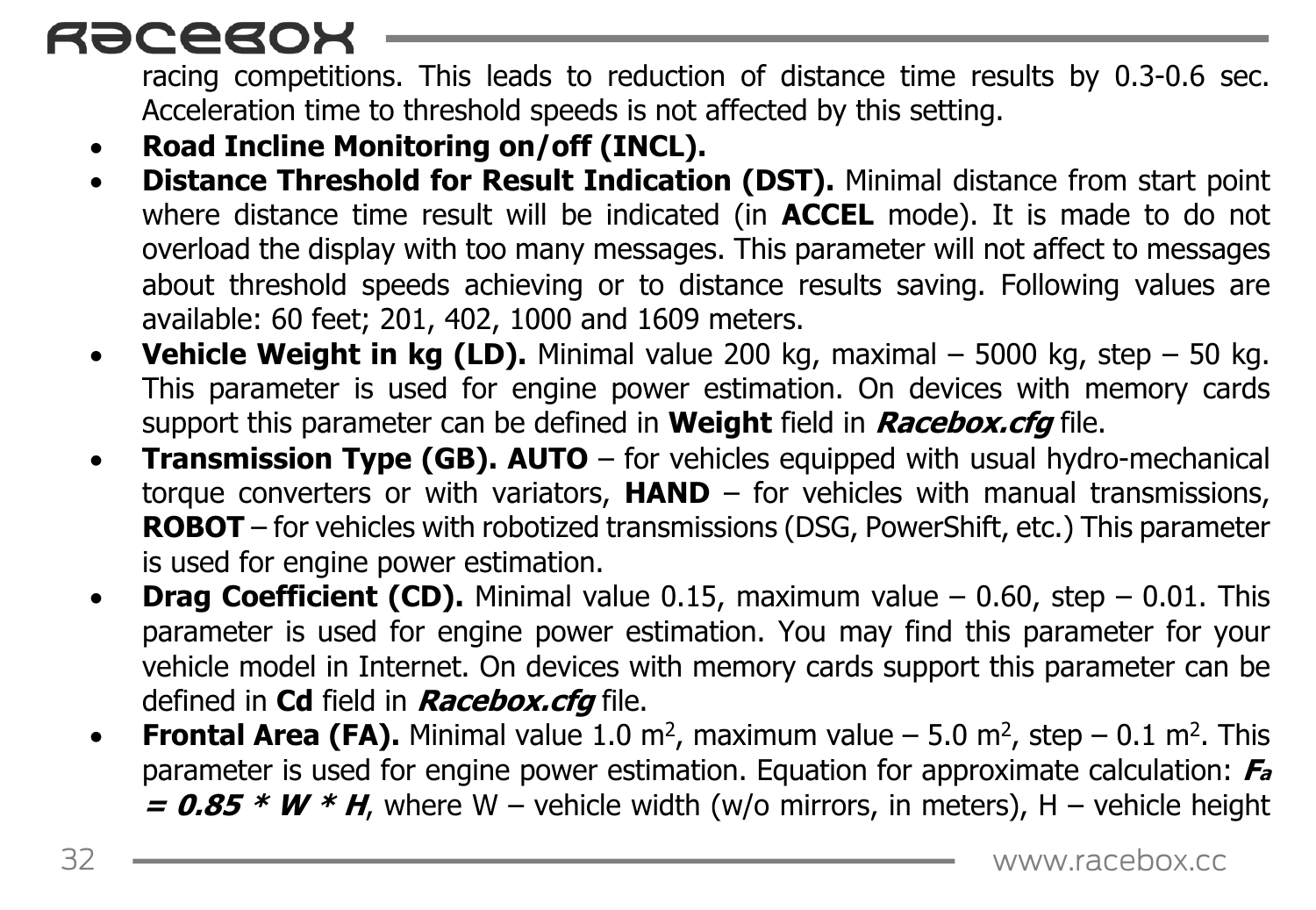(w/o railings, in meters). On devices with memory cards support this parameter can be defined in **Fa** field in **Racebox.cfg** file.

- **Time Zone (UTC).** UTC offset for the local time zone. Minimal value -12 hours, maximum value +12 hours.
- **Measurement units (UNITS). EU** for metric system (km/h, kilometers and meters) or **US** for imperial system (mph, miles and feet). If **US** system selected, it will notify user about it at every device startup.
- **Maps provider used for reports (MAPS).** You can switch between Google Maps **(GOOG)** and Yandex Maps **(YAND)** for the maps, which will be built-in the reports.
- **OBD Debug Log (O.LOG).** This mode is used for debugging of BLE connection with different OBD-adapters. Logs are stored in *OBD\_N.log* file. These files can be useful for Racebox developers for adding new supported OBD devices and vehicles parameters.
- **Request of available OBD parameters on connection (O.GET).** Switched on by default. For details see **Operation with OBD-adapters** manual.
- **OBD parameters choose (O.PID). ALL** request of all available parameters. **REV** request only engine speed, **2–62** – choose parameters. For details see **Operation with OBD-adapters** manual.
- **OBD protocol choose (O.PRT). AUTO**  automatic protocol detection. **1–9** choose protocol. For details see **Operation with OBD-adapters** manual.
- **GNSS Data Frequency (GPS 10HZ / GPS 16HZ).** Depends on installed GPS module, device can receive and process navigation data with the rate of 10 or 16 Hz. For devices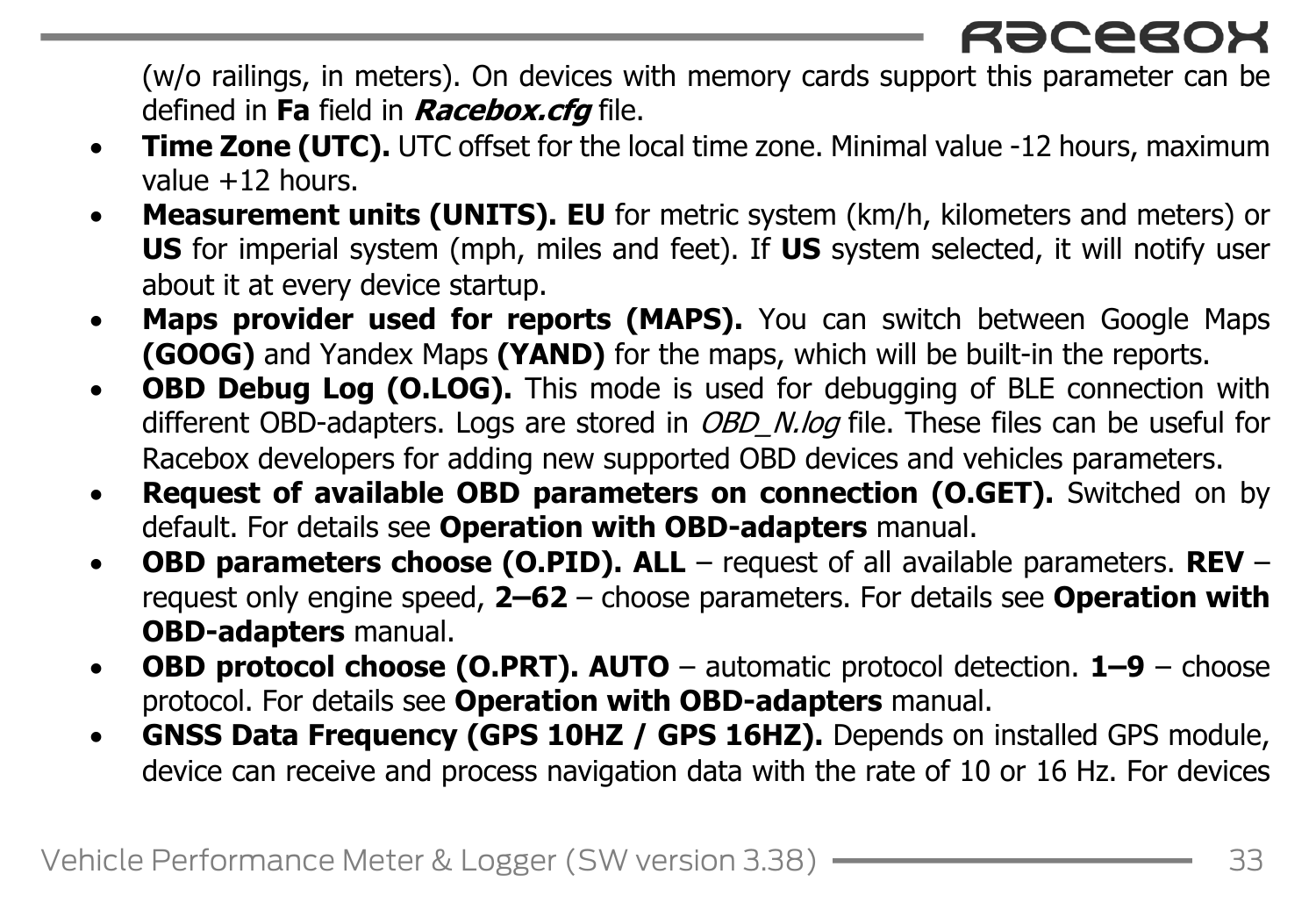based on uBlox-M7020 units only 10Hz is available, for uBlox-M8030 – both 10Hz and 16Hz are available.

- **GNSS second system switch (GNSS).** You can switch between GLONASS **(GLO)** and Galileo **(GAL)** navigation systems, which will be used in addition to GPS.
- **GNSS Cold Start (GPS COLD).** After activation of this point, all GNSS satellites almanac records will be discarded. This can be useful if the device was not used for a long period of time (more than a month) or if the device was moved for a long distance in switchedoff condition. Usual time for Cold Start – 10-20 minutes. During this time device should be fixed in one place. User have 3 seconds timeout to cancel this action by pressing **Mode** button.
- **GNSS Module Reconfiguration (GPS CONF).** After activation of this point, GPS module settings will be discarded and reconfigured. This can be useful after broken GPS module replacement. User have 3 seconds timeout to cancel this action by pressing **Mode** button.
- **Default Reset (DEFAULT).** After activation of this point, all settings and results stored in device memory will be discarded. User have 3 seconds timeout to cancel this action by pressing **Mode** button.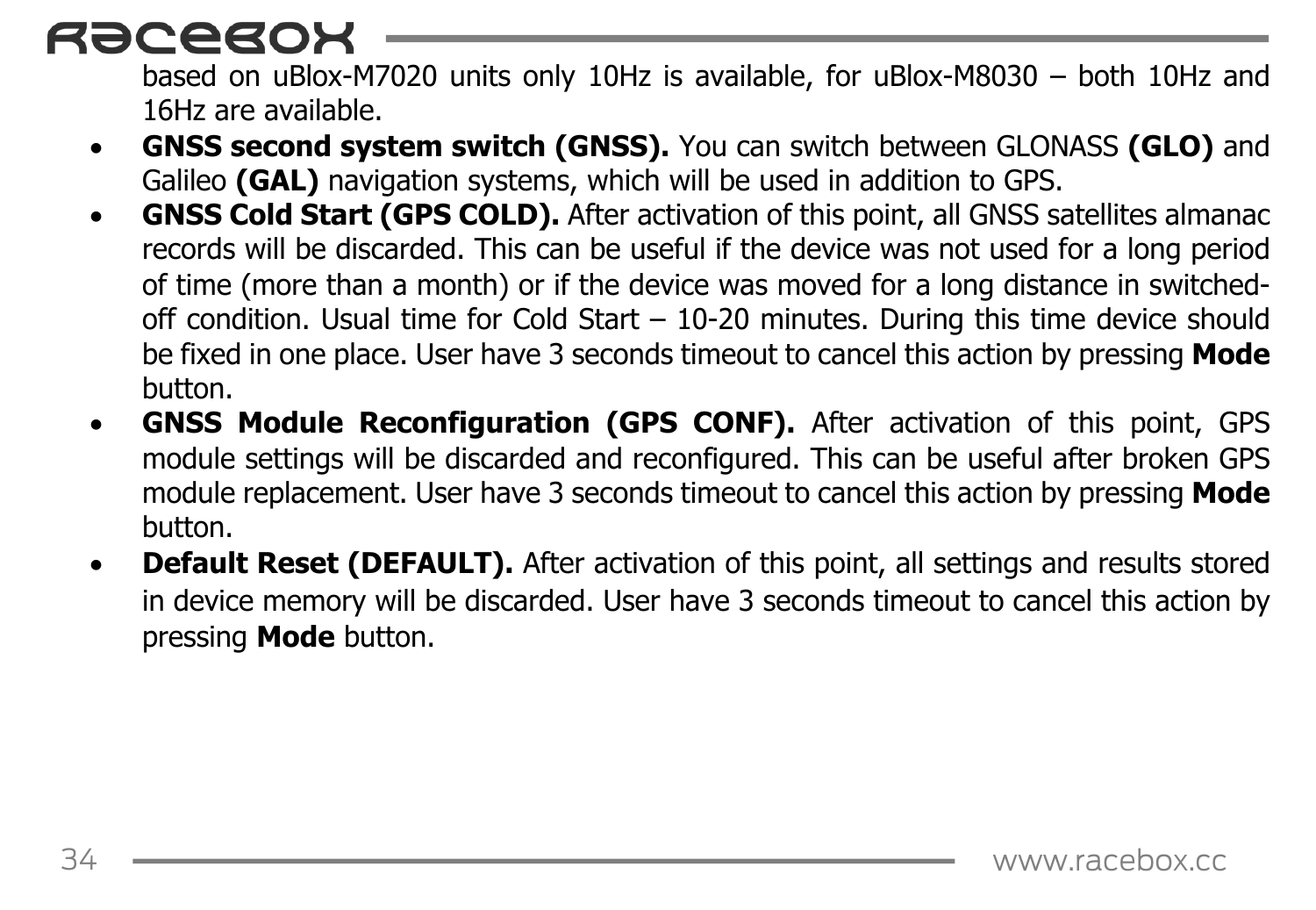#### Mode Lock feature

In **Pro** version of Racebox you can lock desired mode in order to avoid its accidental switching or to simplify operation with the device. In locked mode the device will not react on mode switching with **Mode** button, but you can still navigate between the screen in chosen mode. Mode lock can be enabled in **Racebox.cfg** configuration file. There you should enter the name of desired mode in **Mode\_Lock** parameter. List of available options for this parameter: **NONE** (by default, mode lock disabled)**, ACCEL, STOP, DYNO, LAPS, POINTS, INFO, LOGGER, RALLY**. Mode lock enables after configuration file load from the memory card. Mode lock disables after ejecting memory card or by changing **Mode\_Lock** parameter to **NONE**.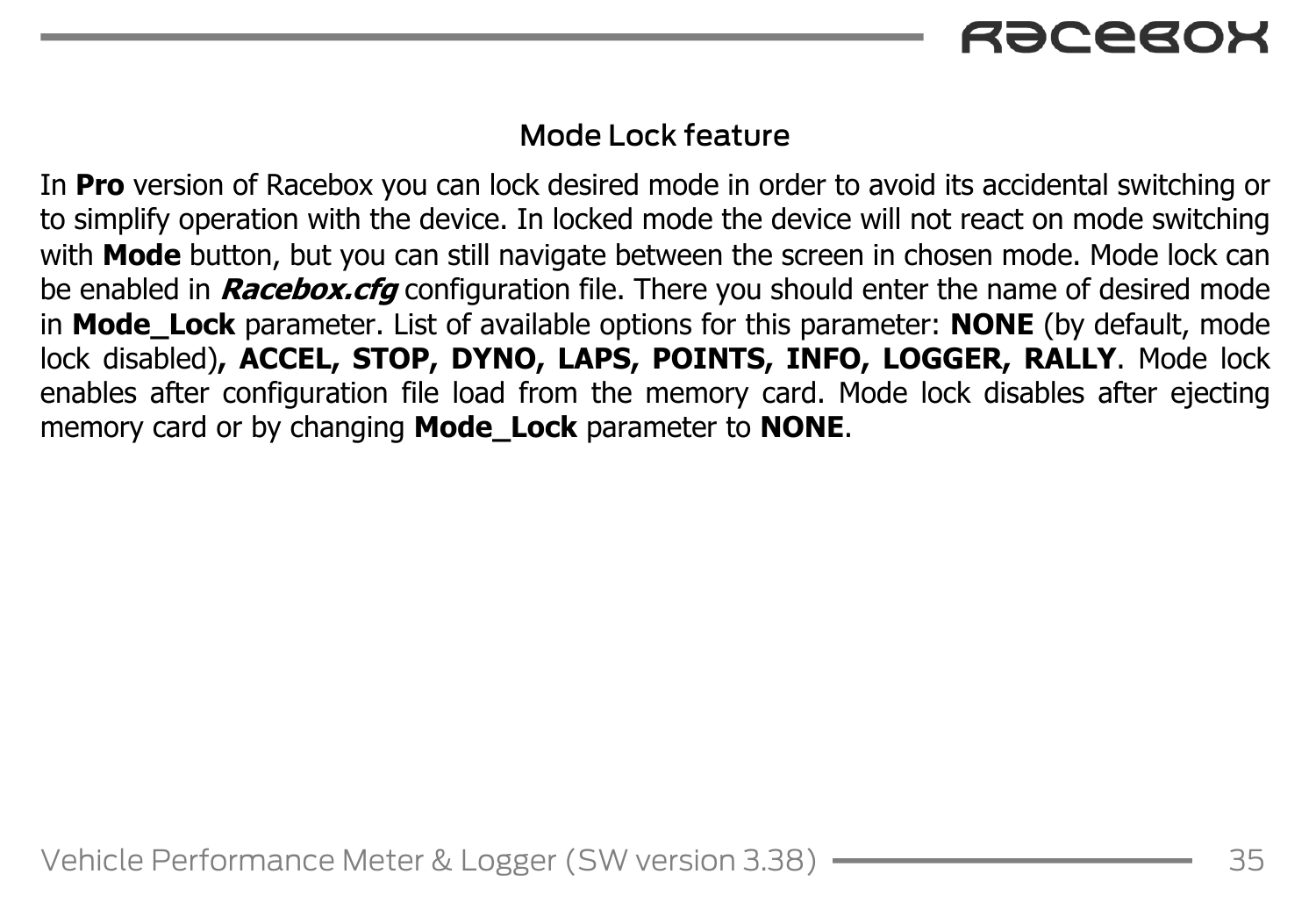## $R$ acegox  $\qquad$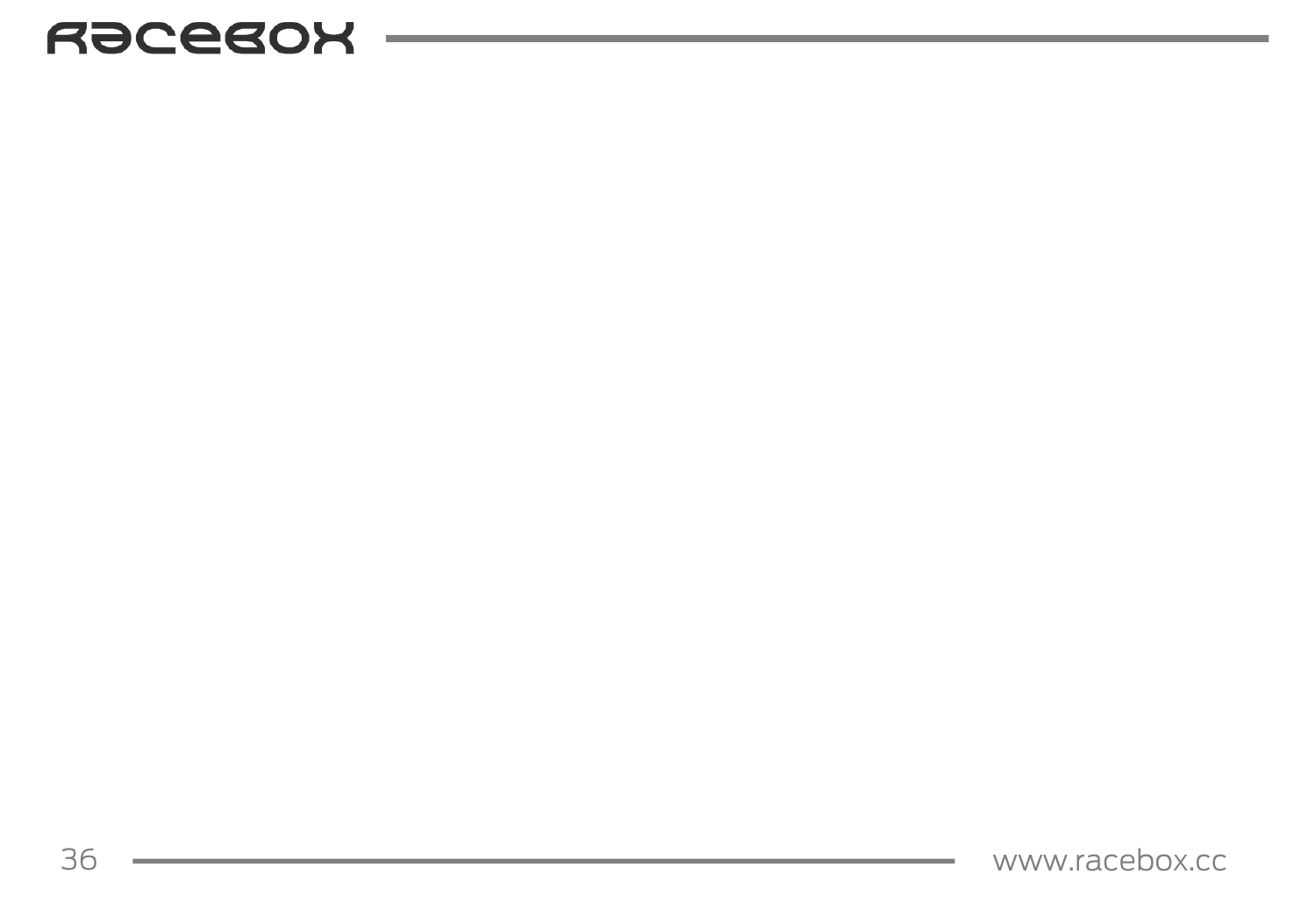Vehicle Performance Meter & Logger (SW version 3.38) - Same Section 37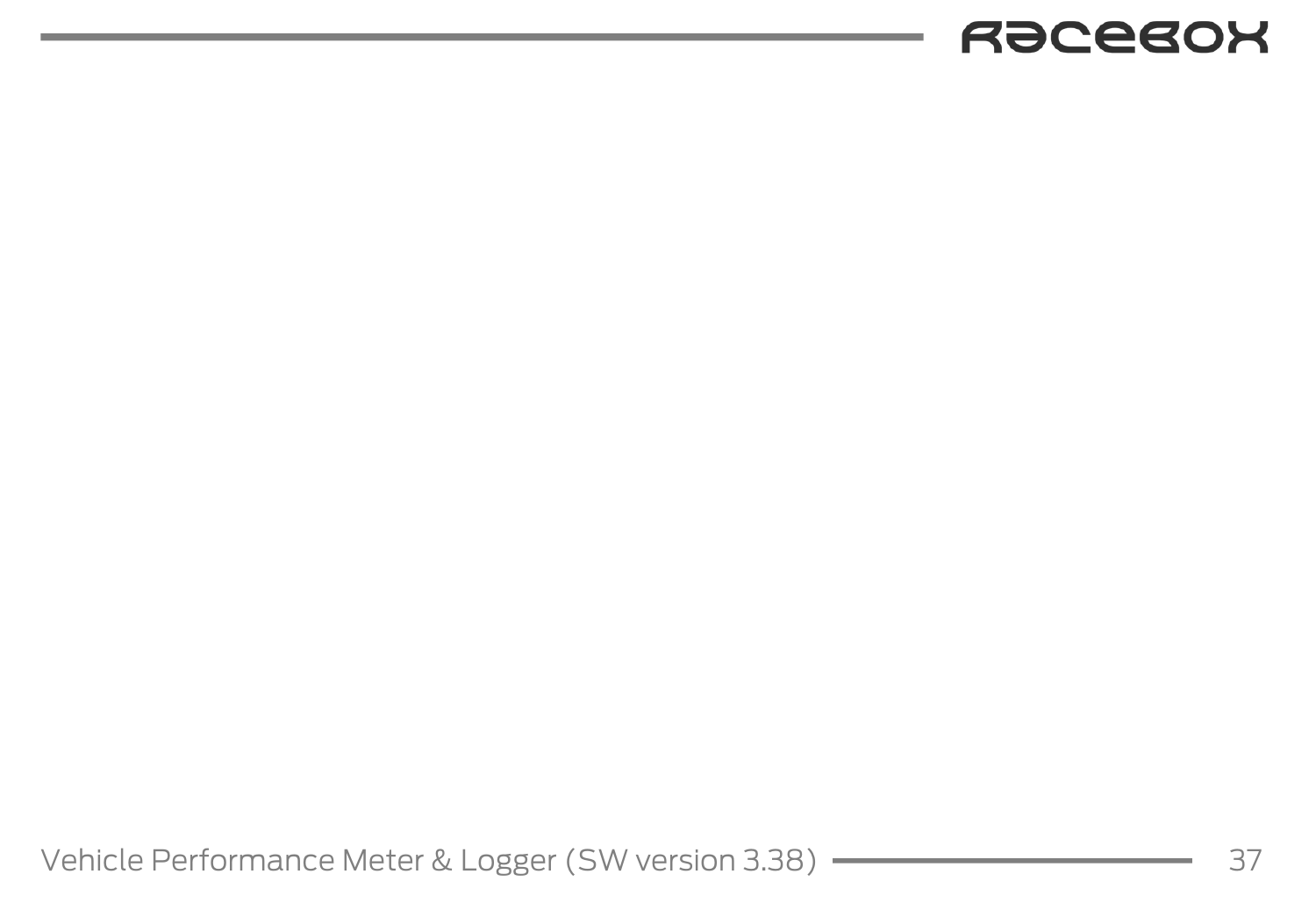## $R$ acegox  $\qquad$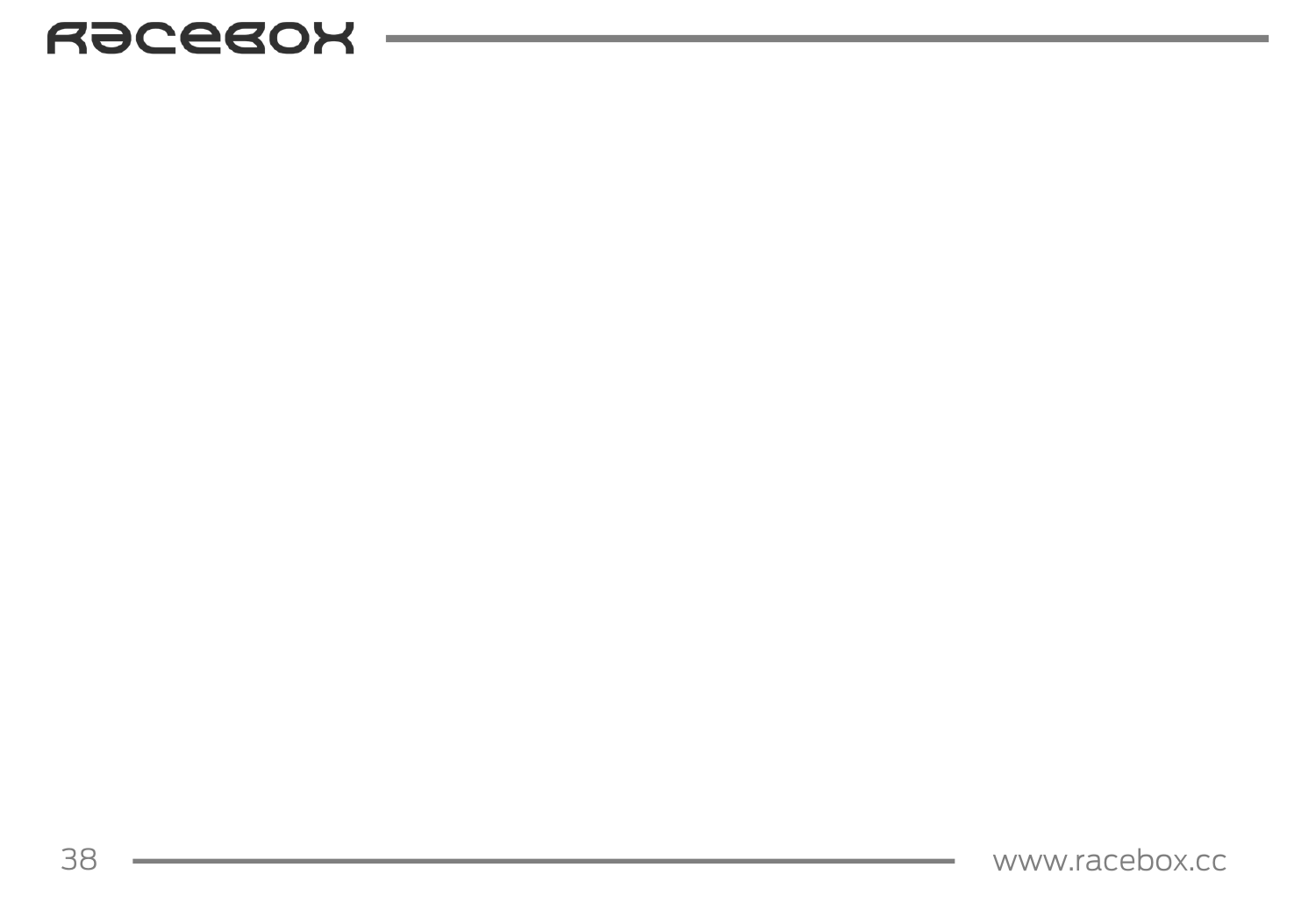Device Technical Specifications

| Parameter                               | Value                             |
|-----------------------------------------|-----------------------------------|
| Size                                    | $97 \times 55 \times 25$ mm       |
| Weight                                  | 150q                              |
| Nominal Voltage                         | 5V                                |
| Nominal Current                         | Less $0.3A$                       |
| <b>USB Input Protection</b>             | Yes                               |
| <b>GNSS Unit Type</b>                   | U-Blox UBX-M8030-KT               |
| Navigation Data Refresh Rate            | 16 Hz                             |
| Navigation Accuracy in Horizontal Plane | Less $2.0m$                       |
| Horizontal Speed Accuracy               | Less 0.1 m/s (0.36 km/h)          |
| Memory Card Type                        | Micro SD and SDHC                 |
| Maximum Memory Card Capacity            | 32 Gb                             |
| <b>BLE Chipset</b>                      | CC2541                            |
| <b>Battery Type</b>                     | Robiton LP803048 (Li-Po, 1200mAh) |